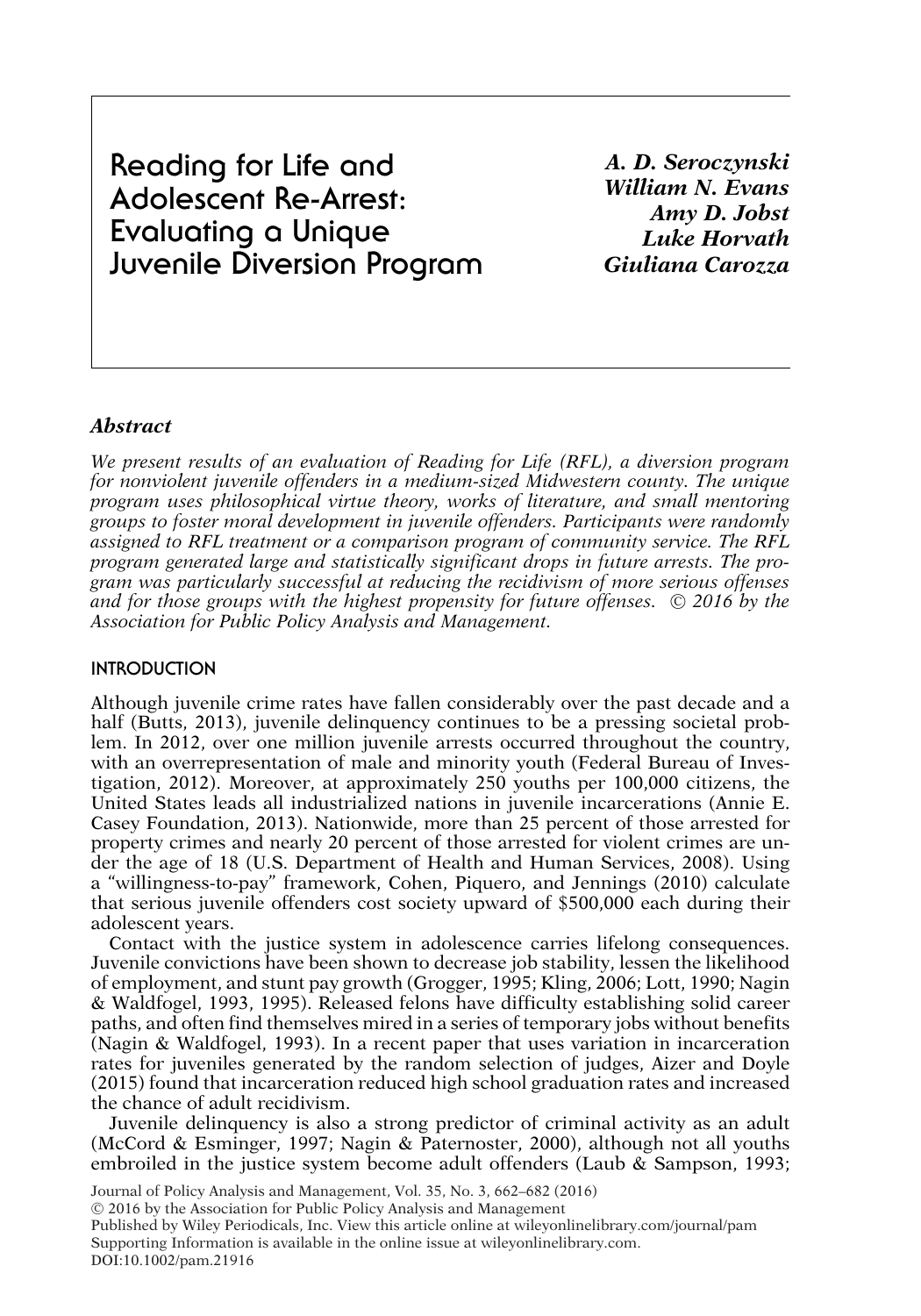Sampson & Laub, 2003). Interventions and positive life events during adolescence may reduce the probability that a juvenile offender will become an adult criminal. Social relationships can create opportunities for turning points, or life transitions, which can either reinforce or counteract criminal behavior (Sampson & Laub, 2003). Recent longitudinal analysis demonstrates that the majority of juvenile offenders do not evolve into lifelong criminals, suggesting that positive turning points usually outweigh negative ones over time (Sampson & Laub, 2003).

One group of policy levers that may act as turning points are juvenile diversion programs that provide youth a way to bypass adjudication or punishment within the criminal justice system. Diversion programs are designed for a variety of purposes including reducing future involvement with the court system, lowering stigma associated with having a criminal record, increasing system efficiency, and lowering court costs (Cocozza et al., 2005; Cuellar, McReynolds, & Wasserman, 2006; Pogrebin, Poole, & Regoli, 1984). Historically, programs have consisted of a justice component (e.g., police decision, probation supervision, court process) and a service component (Cocozza et al., 2005); however, beyond these basic tenants, programs differ substantially from one another and few national standards have been established. Despite the diversity of interventions, there is relative uniformity on the criterion used for determining program success: the rate of recidivism. This is not surprising given that the outcome has implications for public safety, societal costs, and individual educational and employment outcomes. In addition, recidivism data can be easily obtained via administrative sources at a relatively low cost (Regoli, Wilderman, & Pogrebin, 1983). Unfortunately, evaluative similarities of juvenile diversion programs end in the definition of the key outcome variable. Results from the research are nearly as diverse as program characteristics themselves (McCord, Widom, & Crowell, 2001);<sup>1</sup> however, as we note in the next section, some program specifics have proven to be more successful than others, such as the use of mentors and those that include a rehabilitative or therapeutic orientation.

This paper evaluates the impact of a juvenile diversion program, Reading for Life (RFL), implemented in a medium-sized Midwestern town. A unique and innovative alternative to prosecution in the court system, RFL allows nonviolent, often first-time juvenile offenders to study works of literature in small groups led by trained volunteer mentors. Informed by philosophical virtue theory (MacIntyre, 1984), the program was designed to foster character development in at-risk adolescents through personal mentoring relationships and moral discussions. RFL strives to be a catalyst for transformative and enduring virtuous life changes by engaging, educating, and empowering its participants.

Given the overall lack of concrete evidence about the success of youth diversion programs, an evaluation of the RFL model is well situated within this broader literature. First, the intervention is a randomized control trial (RCT), providing the greatest possibility for internal validity. Second, the intervention attempts to reduce recidivism through character education and moral development, a new and untested method via mentoring, which has shown some promise in this area. Third, our key outcome is recidivism; therefore, results from this work are easily comparable to existing literature. Fourth, our samples are relatively large compared with other research. In their meta-analysis of 57 studies on this topic, Schwalbe and colleagues (Schwalbe et al., 2012) list 14 RCTs and only four have sample sizes larger than we use here.

<sup>&</sup>lt;sup>1</sup> See Supporting Information Appendix B for a more comprehensive review of the literature on diversion programs. All appendices are available at the end of this article as it appears in JPAM online. Go to the publisher's website and use the search engine to locate the article at http://onlinelibrary.wiley.com.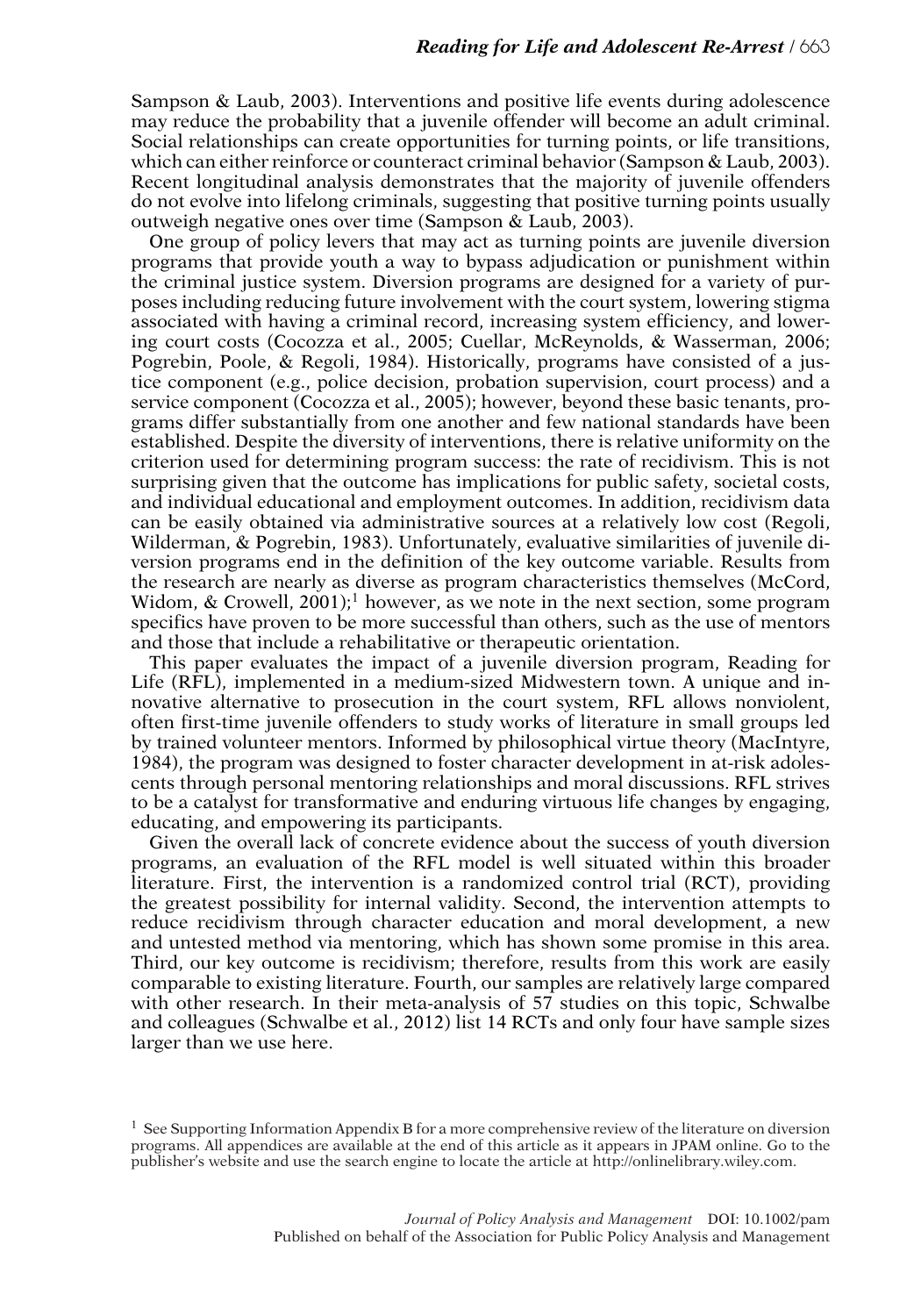Results presented below provide encouraging evidence that assignment to RFL generates large reductions in the likelihood of re-arrest. Those assigned to RFL treatment experienced a statistically significant 13.2 percentage point reduction in the probability of having another offense of any type within two years of original assignment, which is a 36 percent reduction over the control group mean. The program was particularly successful at reducing more serious offenses; the probability of being arrested for a prosecuted felony committed within two years of assignment fell by 51 percent over the control group mean  $(p$ -value = 0.015).

In the next section, we outline in detail the RFL program, the study protocols, and data collection. In the third section, we outline how key variables are measured and the basic statistical model. In the fourth section we present basic results and outline the heterogeneity in results across some various demographic groups. In the final section, we make some cost-effectiveness calculations, as well as provide some concluding remarks and suggestions for future research.

## **THE READING FOR LIFE DIVERSION PROGRAM**

#### **Participants**

The project evaluates the impact of RFL, a juvenile diversion program run in a midsize, Midwestern county. Since 2010, eligible offenders have been referred by their probation officers to the diversion program, where they are randomly assigned to participate in either the RFL program (the treatment group) or to 25 hours of community service (the control group). Community service is a common method of diversion throughout the country. Youth are often handed a list of potential service sites and asked to report back when their hours are complete. Little or no direction is provided by the probation staff, and youth and their parents are responsible for ensuring the completion of service hours. The three hours that RFL intake staff spend with research participants represents three times the amount of time that most probation staff spend with youth who participate in community service diversion programs. In general, it takes about 16 weeks to complete both RFL and the community service component of the control treatment.

For the current study, participants were nonviolent offenders aged 11 to 18 who entered the juvenile justice system between June 2010 and December 31, 2013.<sup>2</sup> The first phase of pilot research suggested that RFL might be most effective at reducing recidivism with first-time offenders who had not been either labeled or jaded by extensive involvement in the system (Seroczynski et al., 2011). The selection of nonviolent offenders was beyond experimental control; violent offenders are not eligible for diversion programs and constitute the majority of youth who are adjudicated at other points in the system.

In Figure 1, we use a flow diagram to provide an indication of how arrestees in this age group made it into the RFL experiment over this time period. The numbers in parentheses represent the number of cases at each node in the decision tree. Over the period in question, a total of 9,368 youths were arrested in St. Joseph's county. A little more than half were dismissed or received a warning: for the remaining cases there was sufficient evidence to assign a probation officer to the case. Of these, 53.6 percent were eventually dismissed, 31.8 percent were adjudicated through traditional channels and 14.6 percent, or 672 cases, were recommended for diversion. In

<sup>2</sup> Juveniles arrested at 17 years of age might turn 18 before referral or completion of the diversion program.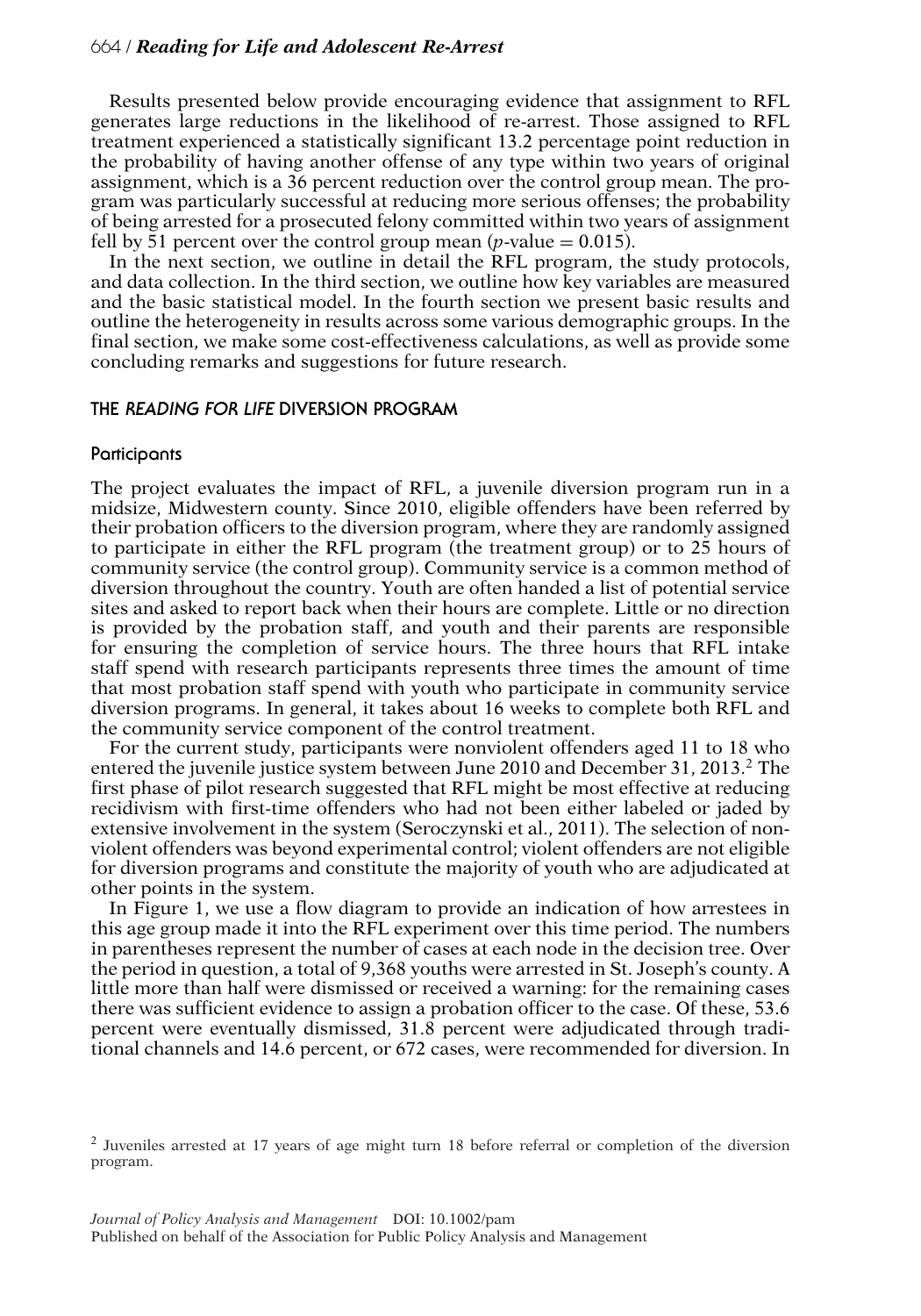

**Figure 1.** Flow Chart of Arrested Youth into Experiment.

this group, 256 cases were referred to probation officers who handled diversion,<sup>3</sup> while 416 were assigned to the RFL experiment. Eight arrestees did not consent to study participation, leaving 408 in the experiment. A total of 194 offenders were randomly assigned to the RFL treatment and 214 were assigned to the control group.<sup>4</sup> Randomization occurred immediately after referral to the program from the probation officer. Individuals were assigned a random number between 0 and 1 drawn from a uniform distribution and assignment to treatment was based on this number. In 2010, because volunteer mentor resources were scarcer, the probability of a candidate being assigned to treatment was 33 percent. In all other years, the probability of an arrestee being assigned to treatment was 50 percent.

In Table 1, we report the ages of those enrolled in the treatment and control groups by year. Note the low fraction in treatment in 2010, but in all other years the fraction in treatment is roughly 50 percent. There is also rough equivalence in the age distribution across the two groups. The peak age for enrollees in the experiment is 15 to 16, with 178 participants in this category. There are only 29 adolescents who entered the experiment aged 11 to 12.

The RFL program has a detailed intake assessment protocol; only the measures used in this analysis are discussed here. A demographic form is completed by a guardian of the juvenile offender upon referral to diversion services, which includes basic demographics and identifying information such as address and birth date,

<sup>&</sup>lt;sup>3</sup> Probation officers decide to handle the diversion if there are some previous offenses or a more serious offense that would make the youth ineligible for the RFL program but maybe a good candidate for diversion. She or he might be diverted to officer care if there is some expectation that the family may need more services (e.g., counseling) than just diversion for the youth.

<sup>4</sup> Although only a small fraction of all arrested youth are eligible for the program, the experiment was assigned 62 percent of all eligible cases. Moreover, as we demonstrate below, this is a particularly interesting group because they have a high rate of recidivism. Among those in the control group, 25 percent are arrested for a prosecuted felony after two years.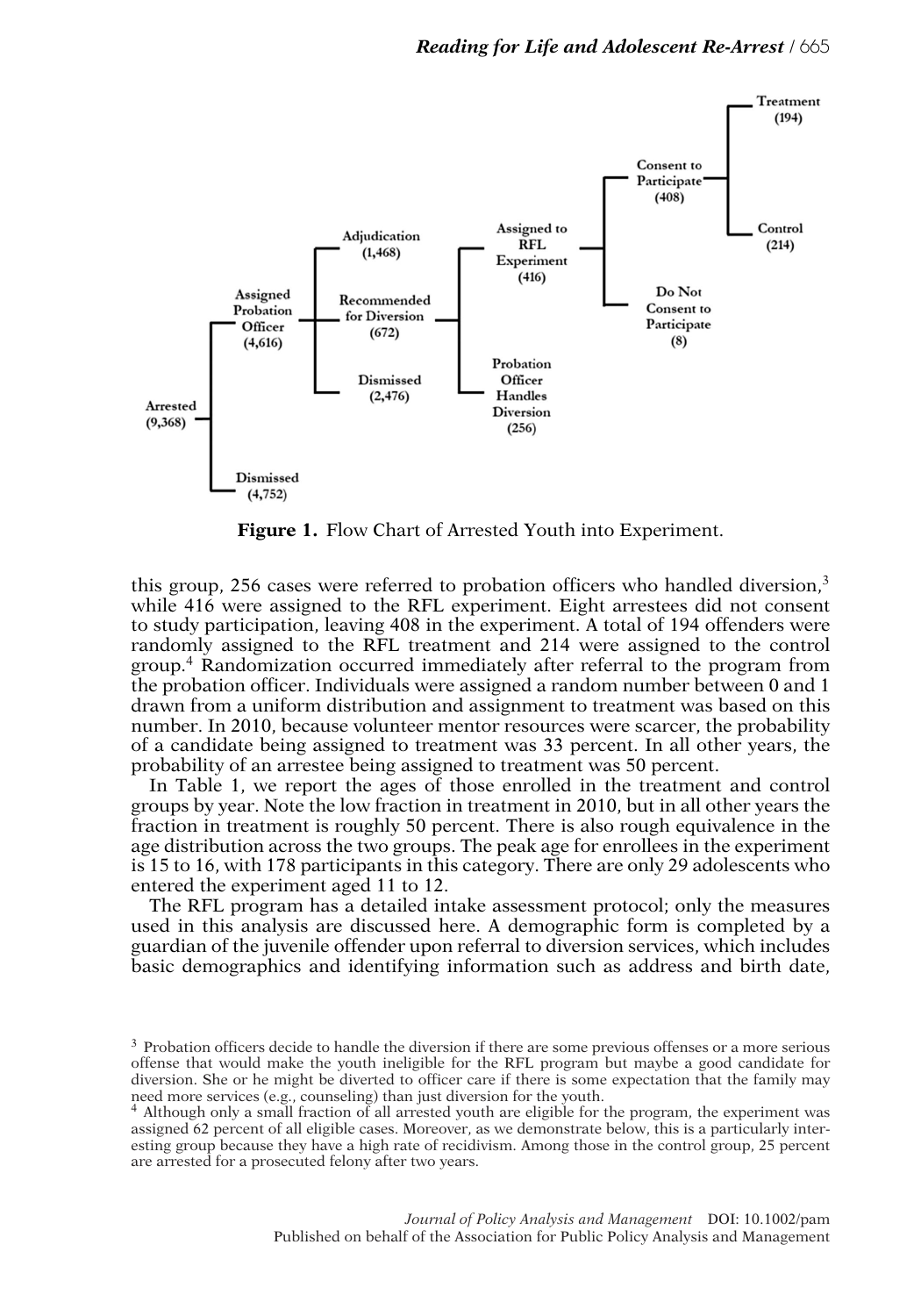|       |                            |           | Age on entry date |           |       |
|-------|----------------------------|-----------|-------------------|-----------|-------|
|       | $11 - 12$                  | $13 - 14$ | $15 - 16$         | $17 - 18$ | Total |
|       | Reading for Life treatment |           |                   |           |       |
| 2010  |                            |           | h                 |           | 21    |
| 2011  |                            | 14        | 20                |           | 48    |
| 2012  |                            | 14        | 29                | 18        | 65    |
| 2013  |                            | 10        | 29                | 18        | 60    |
| Total | 14                         | 45        | 84                | 51        | 194   |
|       | Community service control  |           |                   |           |       |
| 2010  | 8                          | 12        | 24                | 8         | 52    |
| 2011  |                            | 13        | 20                |           | 47    |
| 2012  |                            | 9         | 22                | 17        | 52    |
| 2013  |                            | 13        | 28                | 22        | 63    |
| Total | 15                         | 47        | 94                | 58        | 214   |
| Total | 29                         | 92        | 178               | 109       | 408   |

**Table 1.** Age of participants by year and by program.

family income, youth living situation, and parents' education. The RFL program also works with the Juvenile Justice Center to document arrest and prosecution rates of all participants.

Sample demographics are reported in Table 2. In the first column and for the purposes of comparison, we report characteristics of adolescents aged 11 to 18 from the county of the intervention. This data was collected from the 2008 to 2012 American Community Survey.<sup>5</sup> In column 2, we report means for the 408 people in the study. In column 3, we report the OLS-corrected difference in means between the treatment and control groups. This difference is generated by a regression of the descriptive variable on a treatment dummy and a set of dummy variables for the year the person was assigned to treatment. The year dummies are meant to control for the fact that the chance someone was assigned to treatment was lower in the first year of the experiment. The final column of the table contains the *p*-value for the test of the null hypothesis that the treatment dummy equals zero from this regression. In no case can we reject the null at a *p*-value of 0.15, and when we test the joint hypothesis that all 21 variables are zero we get a *p*-value on the *F*-test of 0.98. Almost 90 percent of youths in both the treatment and control samples completed their respective diversion programs. The similarity in completion rates in the treatment and control groups is not surprising since the time commitment is the same in both programs.

According to the American Community Survey, among county residents aged 11 to 18, roughly 10 percent are Hispanic, 17 percent are Black, and 66 percent are White; so Black respondents are overrepresented in our experiment while whites are underrepresented. The average age of those diverted is 15.3 years, which is slightly older than the average age of 11- to 18-year-olds in the county. As the program only takes nonviolent offenders, a majority of program participants are female.<sup>6</sup> A little more than one-quarter of program participants are living with both biological parents, which is well below the average for children in the county (56.7 percent).

<sup>&</sup>lt;sup>5</sup> This data was downloaded from usa.ipums.org (Ruggles et al., 2010).<br><sup>6</sup> Nationwide in 2011, among youths arrested, 82 percent of violent offenses were perpetrated by males and only 18 percent by females (U.S. Department of Justice, Office of Juvenile Justice and Delinquency Prevention, 2013).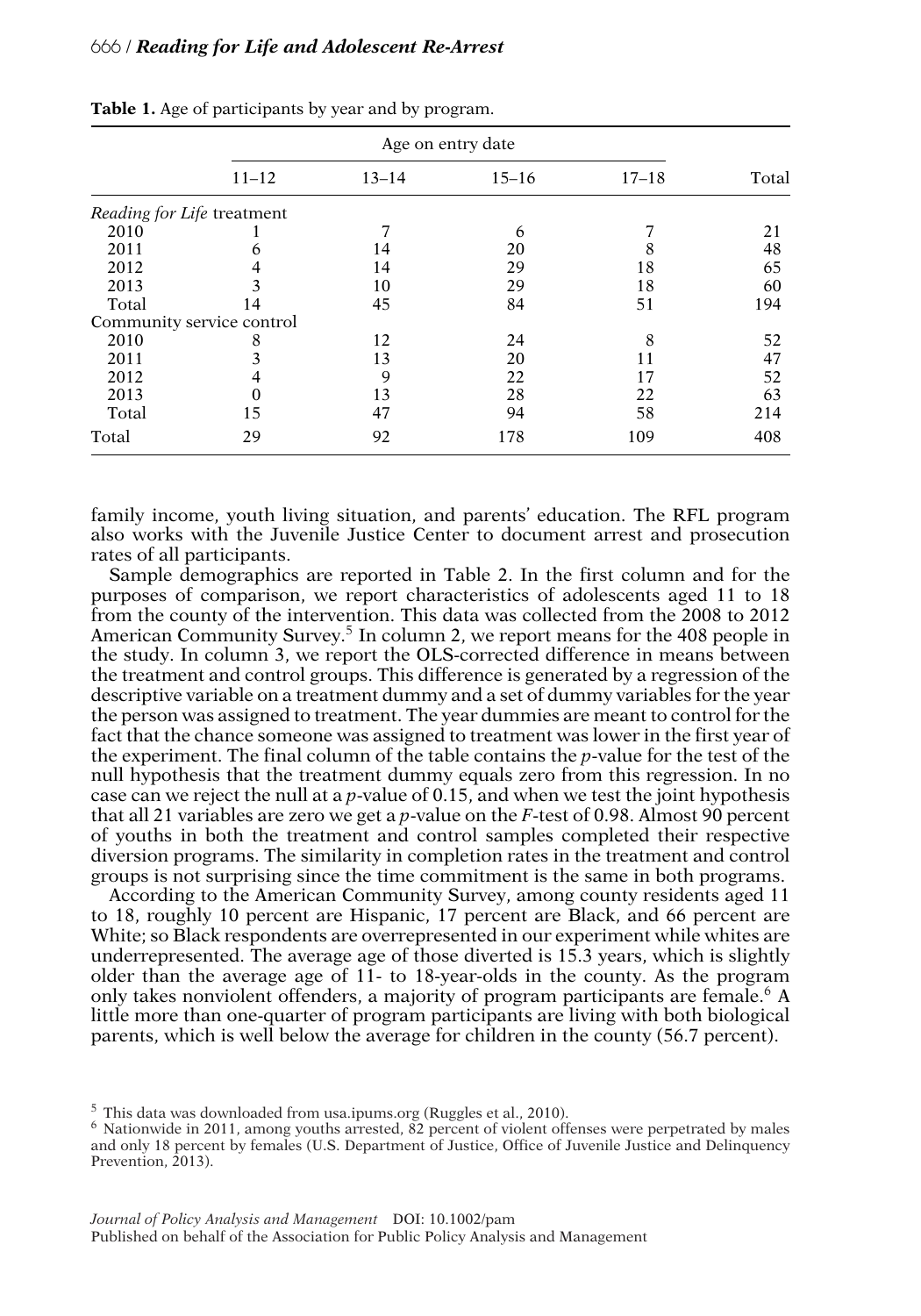|                                      | 2008-2012 ACS,<br>$11 - \text{to}$<br>18-year-olds in<br>county of<br>intervention | Mean<br>outcome<br>in total | Coefficient<br>(standard error)<br>on treatment | <i>p</i> -Value on test<br>that means are<br>the same across |
|--------------------------------------|------------------------------------------------------------------------------------|-----------------------------|-------------------------------------------------|--------------------------------------------------------------|
| Variable                             | $(29,895$ obs.)                                                                    | sample                      | dummy                                           | samples                                                      |
| Completed program                    |                                                                                    | 0.898                       | $-0.004(0.041)$                                 | 0.979                                                        |
| Race/ethnicity dummy variables       |                                                                                    |                             |                                                 |                                                              |
| White, non-Hispanic                  | 0.664                                                                              | 0.451                       | 0.037(0.052)                                    | 0.365                                                        |
| Black, non-Hispanic                  | 0.173                                                                              | 0.311                       | $-0.025(0.048)$                                 | 0.673                                                        |
| Asian, non-Hispanic                  | 0.012                                                                              | 0.016                       | $-0.011(0.012)$                                 | 0.484                                                        |
| Hispanic                             | 0.097                                                                              | 0.120                       | 0.009(0.032)                                    | 0.957                                                        |
| Multiracial/ethnic                   | 0.080                                                                              | 0.091                       | $-0.001(0.029)$                                 | 0.855                                                        |
| Other or unknown                     | 0.017                                                                              | 0.089                       | $-0.006(0.008)$                                 | 0.365                                                        |
| Age upon entry                       | 14.7                                                                               | 15.3                        | $-0.092(0.200)$                                 | 0.916                                                        |
| Male dummy variable                  | 0.518                                                                              | 0.428                       | $-0.049(0.060)$                                 | 0.363                                                        |
| Household type dummy variables       |                                                                                    |                             |                                                 |                                                              |
| Both biological parents              | 0.567                                                                              | 0.261                       | $-0.016(0.047)$                                 | 0.588                                                        |
| Single parent                        | 0.295                                                                              | 0.419                       | $-0.023(0.050)$                                 | 0.669                                                        |
| One biological parent<br>and partner |                                                                                    | 0.229                       | 0.021(0.041)                                    | 0.583                                                        |
| Other relatives                      | 0.035                                                                              | 0.078                       | 0.033(0.025)                                    | 0.168                                                        |
| Adopted or foster<br>parents         | 0.014                                                                              | 0.027                       | $-0.002(0.015)$                                 | 0.845                                                        |
| <b>Family Income</b>                 |                                                                                    |                             |                                                 |                                                              |
| Median if reported                   | \$44,989                                                                           | \$38,995                    | $-1,423(3551)$                                  | 0.648                                                        |
| Income not reported                  |                                                                                    | 0.200                       | $-0.038(0.041)$                                 | 0.373                                                        |
| Mother's education dummy variables   |                                                                                    |                             |                                                 |                                                              |
| Less than high school                | 0.097                                                                              | 0.129                       | $-0.009(0.033)$                                 | 0.609                                                        |
| High school diploma or<br><b>GED</b> | 0.300                                                                              | 0.224                       | $-0.025(0.043)$                                 | 0.458                                                        |
| Some college education               | 0.238                                                                              | 0.162                       | 0.008(0.039)                                    | 0.572                                                        |
| College degree or higher             | 0.365                                                                              | 0.156                       | 0.048(0.038)                                    | 0.268                                                        |
| Mother's education not<br>reported   |                                                                                    | 0.329                       | $-0.022(0.046)$                                 | 0.802                                                        |

**Table 2.** Sample characteristics for treatment and control groups.

*Notes*: There are 194 observations in the treatment group and 214 in the control group. The census data was not detailed enough to accurately provide this information. We only report if the child lives in a married, two-parent household versus a single parent or nonmarried household.

Parents were asked to provide annual family income and education levels for both the mother and father. Unfortunately, these two variables are missing in our sample 20 and 33 percent of the time, respectively. When reported, average family income for those in our sample is about 12.6 percent lower than the amount for the average family in the county with children aged 11 to 18 (\$39,925 vs. \$44,989). Likewise, maternal education in the control population appears well below the average education for mothers in the county with children 11 to 18. Income and education are more likely to be missing in more at-risk families.<sup>7</sup> In our regression

<sup>7</sup> Pooling the treatment and control samples, the average chance a participant came from a family with both biological parents is 30.1 percent if income is reported, but 14.1 percent if it is not. Likewise, among all participants, the fraction who lived with both natural parents is 33.7 for those who report maternal education, but only 13.4 percent for those who do not.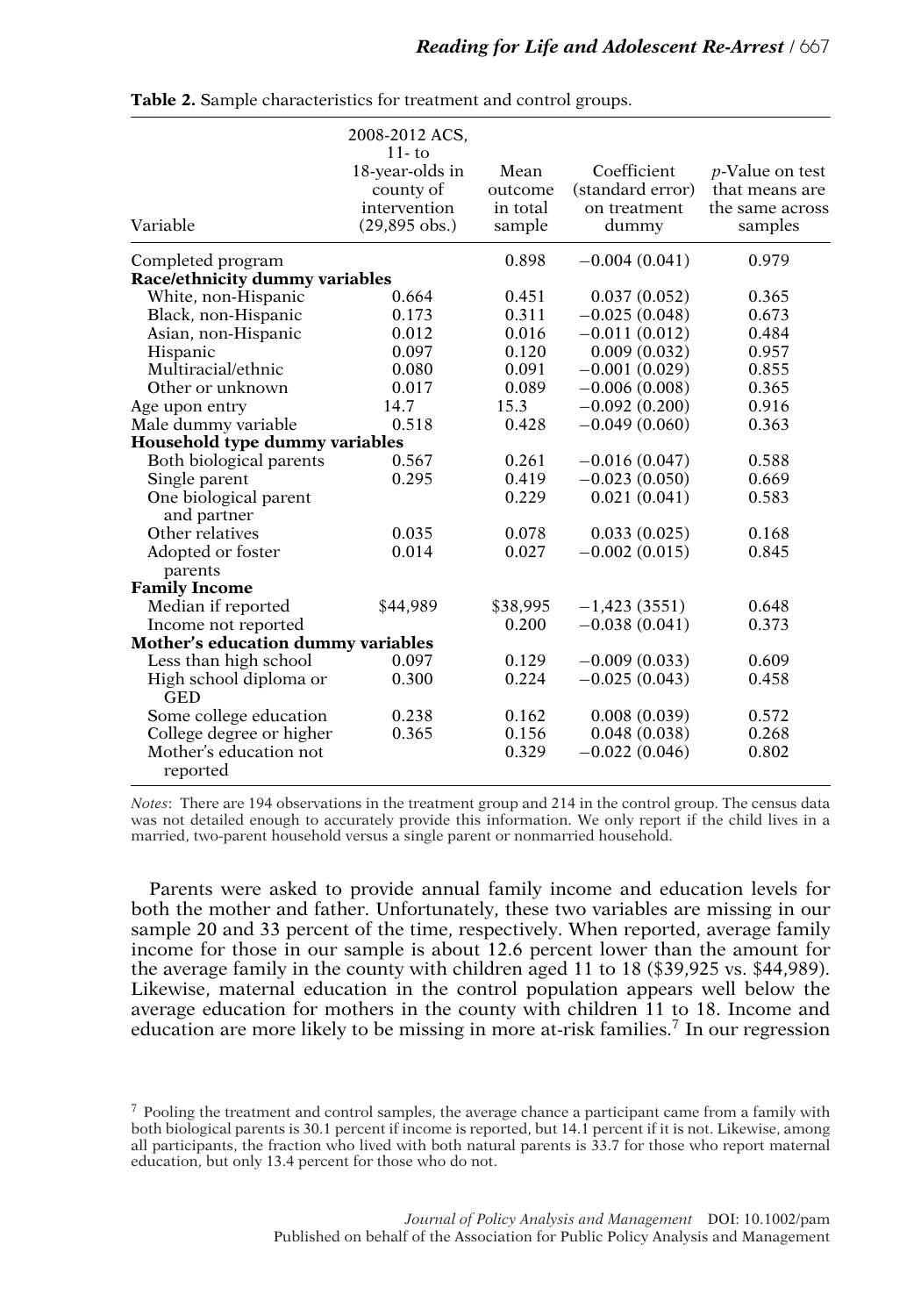models, we set income and all education dummies to zero when these variables are not reported and include a dummy variable for whether the variable is not reported. $8$ 

## **Diversion Program**

Treatment group members are given the 3-Minute Reading Assessment (Rasinski & Padak, 2005) to determine group placement. Groups consist of no more than five participants of comparable reading ability and two trained mentors; groups meet twice weekly for 10 weeks. RFL mentors are volunteers who have undergone extensive practical and theoretical training, including 12 weeks spent shadowing an experienced mentor. All mentors attend quarterly meetings for ongoing training and supervision. Mentors do not have access to or knowledge of their students' criminal records and delinquent past.

At the beginning of the program, each small group selects a novel to read from several options. Over the following weeks, the 60-minute sessions consist of oral readings, journaling questions developed by the mentors, and facilitated discussions on virtuous character implications found in the readings and writing exercises. Participants learn about seven classic virtues from Aristotle and Thomas Aquinas' virtue theory: justice, prudence, temperance, fortitude, fidelity, hope, and charity. There has been a recent revival in the use of stories to foster moral development (Bettelheim, 1976; Bruner, 2003, 2008; Coles, 1989; McGavock, 2007; Vitz, 1990), specifically that of a virtuous nature (Cain, 2005; Carr, 1991; Hoff-Sommers, 1993; MacIntyre, 1984; Nussbaum, 1990). Literature is uniquely suited to facilitate moral development because of the vicarious experiences and contextual relationships provided within (Cunningham, 2001; Vitz, 1990). Bruner (2003) notes that story may be particularly effective at fostering moral development because "the plights and the intentional states depicted in 'successful' fiction sensitize us to experience our own lives in ways to match" (p. 52). The journaling exercises in RFL groups frequently focus on personal life reflections that spring from the content of both the novel and group discussions.

All RFL groups are given the opportunity to practically apply these lessons, choosing a one-day community service project thematically consistent with the group readings and discussions. This component promotes reconciliation and engagement in the local community.<sup>9</sup> The RFL program culminates with a final presentation by the participants for their parents or guardians, group mentors, and RFL administrative staff. Participants in the treatment group spend 25 hours in formal program activities (not including individual reading time), an amount roughly equal to the time spent in community service in the control condition.

After successful completion of either diversion program, participants are not required to report that they were charged or convicted of a crime on any employment or academic application. In addition, when they become a legal adult and are offense-free for a minimum of three years, they may petition the State of Indiana to have their juvenile record expunged.

RFL is distinctive along a number of dimensions, including instruction in classic virtue theory, the inclusion of literature to facilitate moral development, and

<sup>8</sup> For maternal education, we generated five dummy variables: whether the mother has less than a high school degree, a high school diploma or a GED, some college, a college degree or higher, or maternal education not reported. For income, we used quartile groups for those who report income and included a dummy variable for income not reported.

<sup>&</sup>lt;sup>9</sup> For example, groups that have read books with sick children as main characters have cooked meals and served families at the local Ronald McDonald house. Groups that have read books with an environmental theme have volunteered to clean up a local riverbank. Books about the Holocaust have led groups to the area's Jewish Federation for service projects.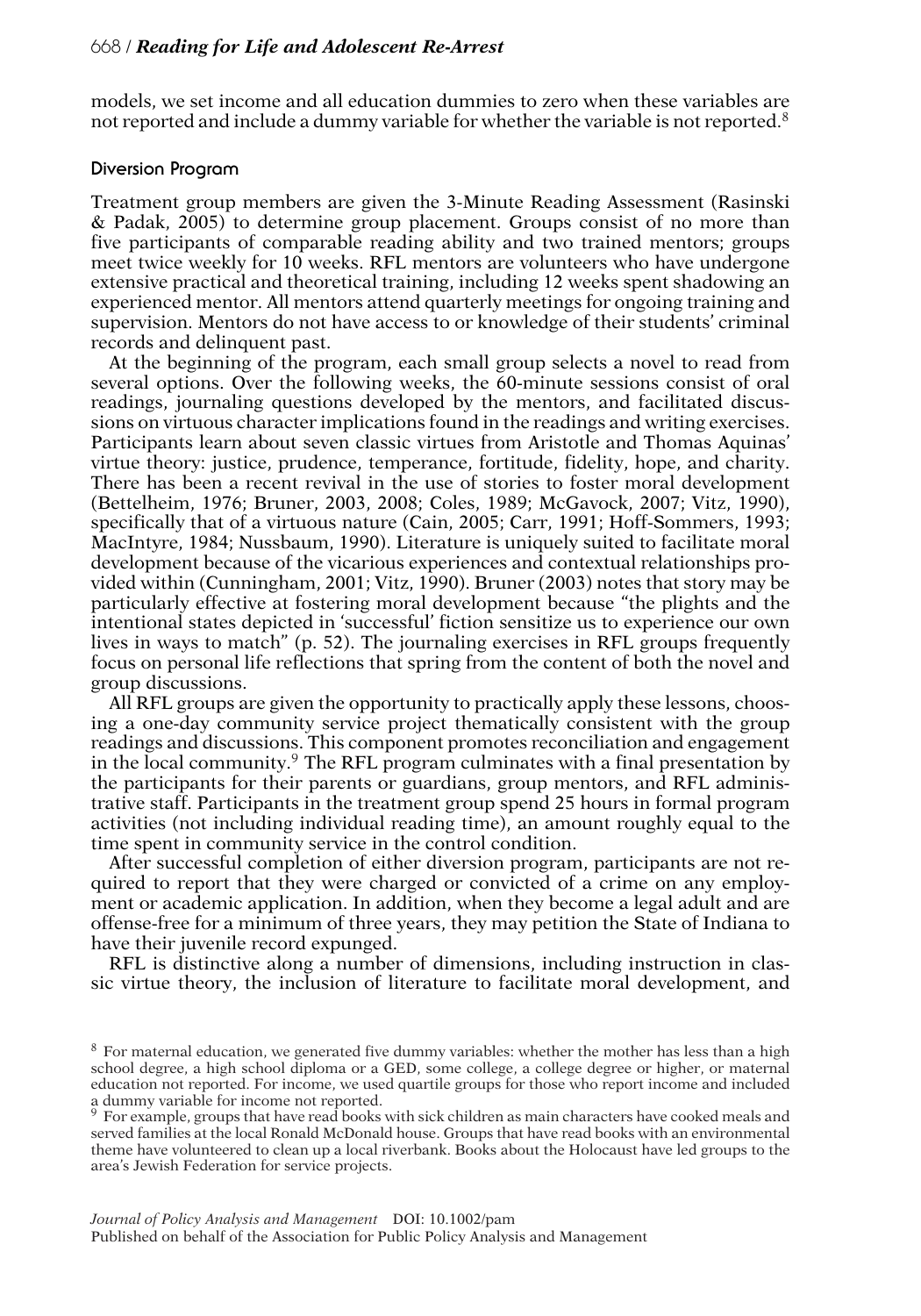the engagement of volunteer mentors. There is data suggesting that some of these elements have been used to reduce recidivism in other situations.

Although evidence about the effectiveness of juvenile diversion programs is murky at best, some research suggests that programs with a therapeutic or rehabilitative orientation such as RFL are more likely to be effective in mitigating recidivism. Cuellar, McReynolds, and Wasserman (2006) found that when appropriate, youth who were diverted to mental health treatment had significantly fewer arrests than a matched, wait-listed comparison group. A large meta-analysis by Landenberger and Lipsey (2005) found that programs that attempted to engender personal development by nurturing skills, relationships, and insight were more effective than programs seeking to deter violence or detect bad behavior. In particular, programs rooted in cognitive behavioral therapy have shown promising effects on recidivism (Heller et al., 2013; Landenberger & Lipsey, 2005; Lipsey et al., 2010; Lipsey, Landenberger, & Wilson, 2007; Pearson et al., 2002; Wilson, Bouffard, & Mackenzie, 2005), although models such as RFL based on other theoretical orientations have rarely been tested with a sound experimental design.

Finally, RFL employs volunteer mentors as small group leaders, and there is a sizeable body of literature supporting the use of mentoring to curb adolescent delinquent behavior.<sup>10</sup> In a meta-analysis of 46 programs, mentoring among high-risk populations—even when combined with other approaches—appeared to have positive effects on delinquency, aggressive behavior, drug use, and academic achievement (Tolan et al., 2014).<sup>11</sup> This is consistent with the prevailing view that mentoring programs are most beneficial for at-risk participants (DuBois et al., 2002; Hamilton & Hamilton, 1992). Programs that emphasize emotional development and include ongoing training for mentors, structured activities, expectations for frequent contact, and overall monitoring of program implementation seem particularly promising (Dubois et al., 2002; Tolan et al., 2014). Consistent with Sampson and Laub's (2003) life-course theory of criminal behavior, this suggests that mentoring may act as a turning point for youth who face a range of economic, family, educational, or interpersonal issues.

## **METHODS**

As noted above, the primary outcome in most studies of juvenile diversion programs is whether adolescents recidivate. We used variants of this measure, as well as arrest counts over time, as our outcomes of interest. All data are obtained from two sources. First, data on juvenile arrests is obtained from the county Juvenile Justice Center (JJC). The JJC data comes from a relational database containing information about juveniles' demographics as well as their interactions with the criminal justice system. One portal within this database records the dates, descriptions, and outcomes of each arrest. To form our research dataset, we searched the JJC records for every person in the RFL study. Given the way the JJC data is structured, we had to download the data one record (e.g., person) at a time. We called records by name and birthdate and because all people in the RFL experiment had an arrest already, we can verify exactly that the record belonged to a particular RFL participant.

 $10$  Mentoring is defined here as a relationship in which two individuals interact over an extended period of time, the mentor passes along experience or knowledge to a mentee in position to benefit from it, and the mentor is a volunteer uninvolved with the youth in a professional capacity.

<sup>&</sup>lt;sup>11</sup> The studies in this review included 27 with random assignment and  $19$  quasi-experimental designs. The random assignment studies include some famous mentoring programs such as the Big Brothers/Big Sisters programs (Grossman & Tierney, 1998; Herrera et al., 2007) and the Buddy system (O'Donnell, Lydgate, & Fo, 1979).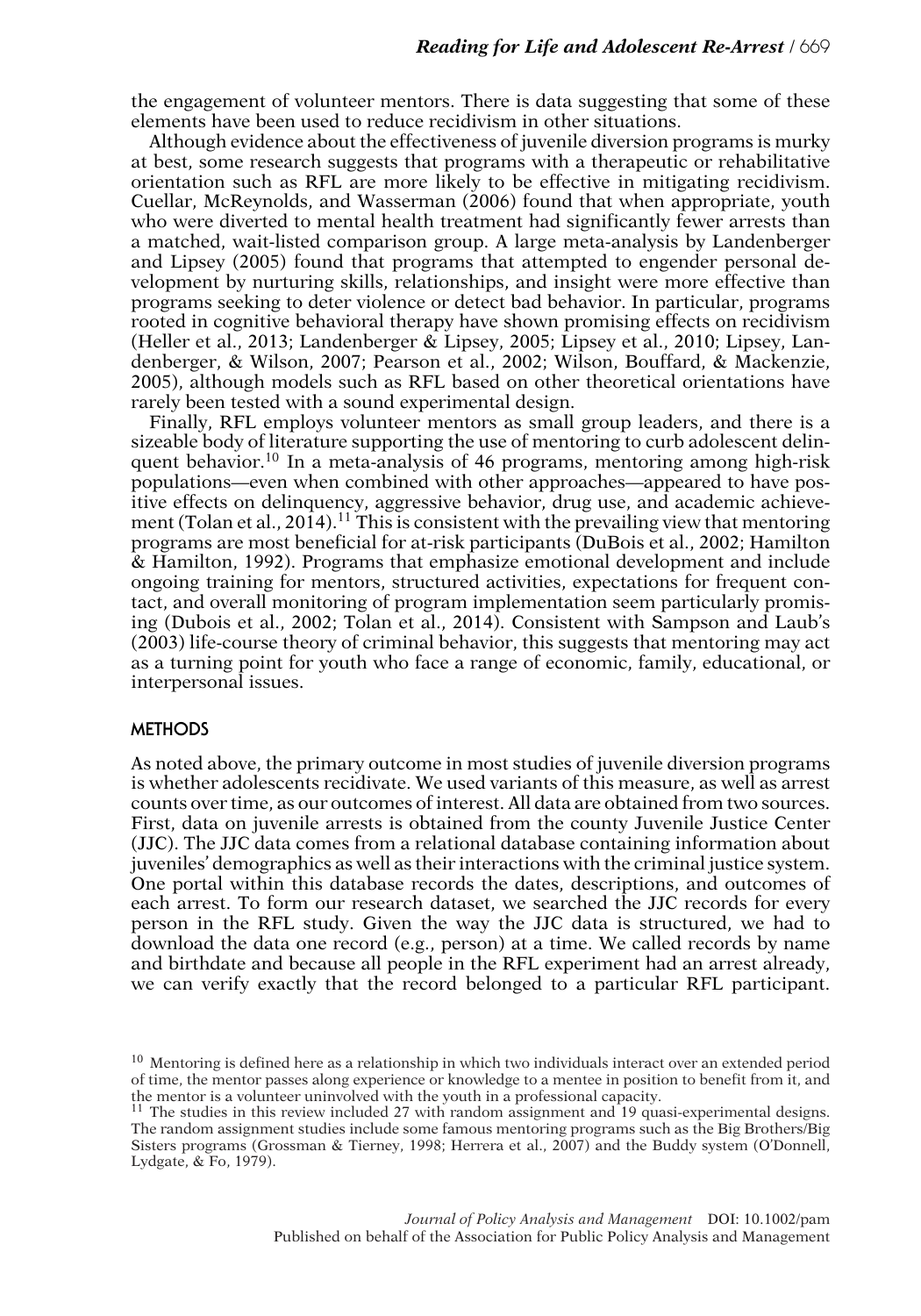Therefore, there is little chance that we are understating arrests because of an inability to match individuals across datasets. We pulled arrest data in early May of  $2014.<sup>12</sup>$ 

The data at the JJC only includes arrests before age 18. Some of the participants age into the adult system a few years after completing their respective programs, so this data will not accurately measure re-arrests for this older group. In Indiana, all adult court records are public; therefore, we downloaded all offenses for study participants who turned 18 sometime during our follow-up.<sup>13</sup> This data will have any arrest that leads to a court appearance, so that prosecuted charges are defined similarly for juvenile and adult cases. However, in the juvenile data, arrests that are dismissed before a court appearance will appear in our data whereas no such arrest would appear in the adult  $\hat{d}$  data.<sup>14</sup> This data is in a searchable dataset that can only be accessed record by record. As this dataset does not contain juvenile data, there is a chance of a "false negative"—that we could not find a record for a person when in fact one existed. We searched this dataset based on the person's name and then the participant's birthdate to ensure that we were not missing any arrests.

The arrest records identify the class of the offense (including whether the incident was a misdemeanor, a felony, or "status offense" such as truancy or running away from home), and whether the arrest was prosecuted. Using this we construct six different indicators of recidivism. To construct the first three, we measure whether participants were arrested for any re-offense, then whether they were arrested for a misdemeanor or felony. These offenses may be prosecuted or not. To construct the final three indicators, we isolated the prosecuted offenses from the first three indicators. In Figure 1, determining whether to prosecute an offense is the second node in the decision tree. A prosecuted offense requires sufficient evidence to take the case before a magistrate and the crime must be at a level that precludes diversion by a probation officer. We should emphasize that whether a participant has a prosecuted offense is not a proper subset of all first offenses. If their first offense is not prosecuted and they have a second offense that is, the dummy for "Did you have any offense?" and "Did you have a prosecuted offense?" will both be one.

To complete our analysis, we examine program impact in three different samples. The first sample includes 408 people who were assigned a treatment status as of the end of 2013.

A limitation of this sample is that it includes participants followed for varying periods of time. For instance, those enrolled on December 1, 2013, have four months of follow-up, whereas those enrolled on June 1, 2010, have 46 months of follow-up. In practice, we would like to follow a group of participants over a fixed window of time and measure recidivism rates over that timeframe. Doing so necessarily reduces sample sizes. For example, if we were to limit our sample to participants with at least one-year recidivism rates, anyone who entered the program after April 31, 2013, would be dropped from the sample. Therefore, the second sample includes 357 participants who were followed for one full year after they were assigned to the treatment or control condition to examine one-year recidivism rates. The third is defined similarly for the 263 participants tracked for two full years after program assignment. The increased size of the first sample must therefore be weighed against

 $12$  Given that the data is administrative, we do not have the problem of sample attrition that may be present in some experiments. Once a person has completed the treatment or control program, every arrest is recorded in the administrative dataset. We will only "lose" data on participants if they commit a crime outside of the county of residence.<br><sup>13</sup> See www.doxpop.com.

<sup>&</sup>lt;sup>14</sup> The public adult data from doxpop.com also includes traffic violations that we did not include in our analysis.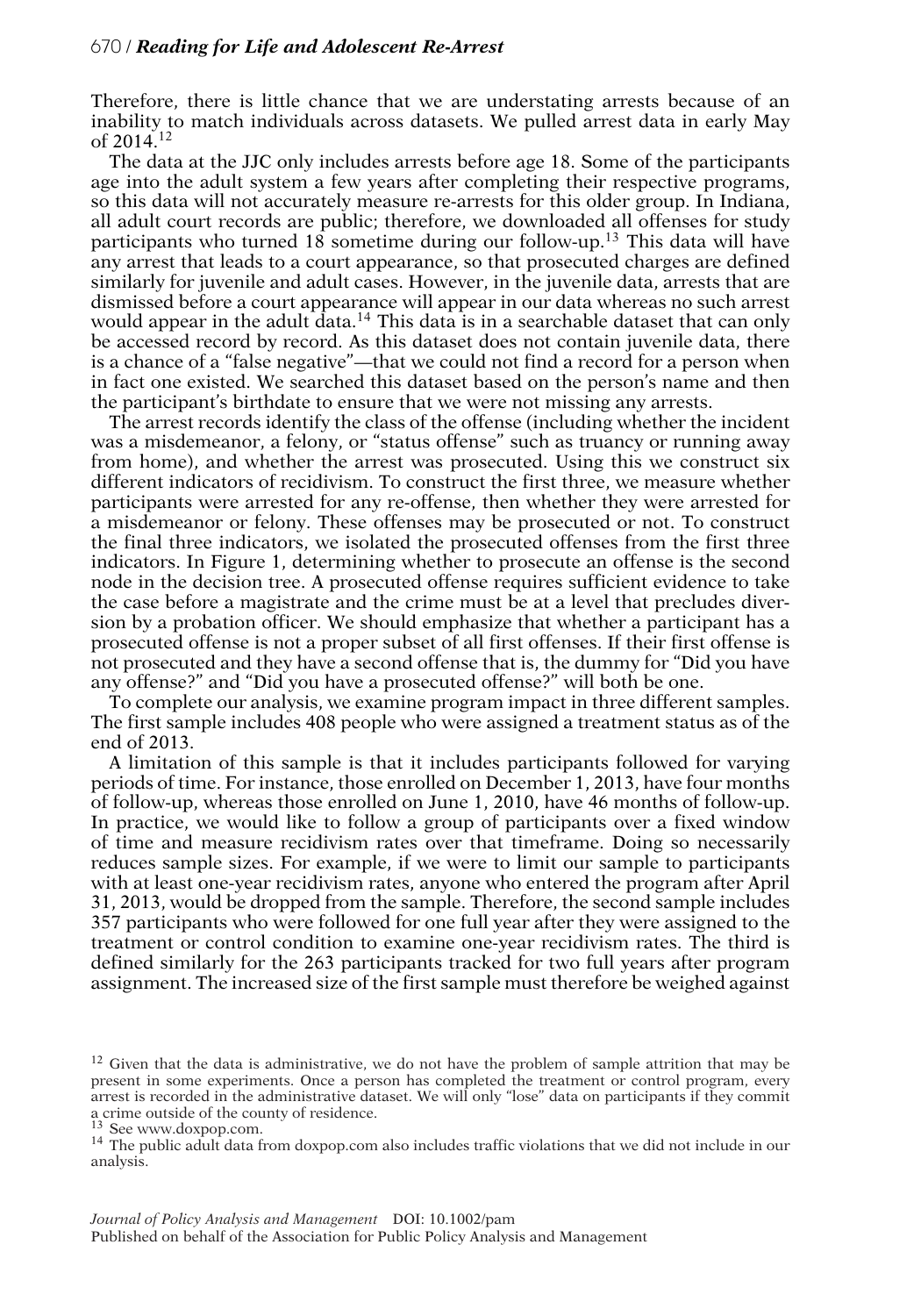the fact that, by examining recidivism rates of varying timeframes, we are not giving all participants an equal chance to re-offend.

For each sample and outcome, we initially report two estimated impacts. The first is a simple regression-adjusted difference in means that controls for the fact that the experiment had different probabilities of assignment to treatment in the first year. If  $y_i$  is the outcome of interest for person *i* and  $d_i$  is a dummy variable that equals 1 if the person was assigned to treatment, then the parameter of interest is obtained from a regression of the form

$$
y_i = \alpha + d_i \delta + \sum_{t=2010}^{2012} \lambda_i(t) \pi_t + \varepsilon_i
$$
 (1)

where  $\lambda_i(t)$  is a dummy variable that equals 1 if person *i* was enrolled in the experiment in year *t*, and  $\varepsilon_i$  is a random error. The estimates in Table 2 indicate that controlling for time affects the covariates that are uncorrelated with the intervention dummy  $d_i$  so adjusting for covariates should not alter the estimate for  $\hat{\delta}$  much. However, covariates could reduce residual variance and possibly increase precision, so we consider a second model where we estimate the multivariate regression

$$
y_i = \alpha + d_i \delta + \sum_{t=2010}^{2012} \lambda_i(t) \pi_t + x_i \beta + \varepsilon_i
$$
 (2)

where  $x_i$  is a vector of observed characteristics of program participants taken at the time of assignment. In our models, we add a dummy for sex, plus a complete set of dummies for a person's age, the year they entered treatment, race/ethnicity, family structure, mother's education, and family income. As youth in RFL are assigned to distinct reading groups, outcomes may be correlated for group members, decreasing the effective size of the treatment group. To deal with this possibility, we calculate standard errors allowing for arbitrary correlation in errors for members of each unique reading group. In this case, we treat all members of the control group as a unique group.

The measure of recidivism in the previous section only assesses the extensive margin of criminal activity. An alternative outcome would include some measure of the intensive margin as well. One such outcome is simply the counts of arrests for program participants. In Figure 2, we report counts of arrests within the first year for those in the treatment and comparison samples. In Figure 2a, we report these counts for all offenses (prosecuted and nonprosecuted felonies, misdemeanors, and status offenses); in Figure 2b we report the same numbers for all felony arrests. For all offenses, we see that the treatment group has a much higher fraction of no re-arrests and smaller counts of one, three, and four-plus arrests. These differences are much starker in Figure 2b. Comparing treatment to control sample, we also see much larger zero counts and dramatically smaller counts of one (2.9 vs. 12.3 percent), two (0.6 vs. 2.1 percent), three (0.6 vs. 1.1 percent), and four arrests (0.0 vs. 0.5 percent).

The low counts and high fraction of zero re-arrests in Figure 2b mean that OLS models may not provide an accurate way to estimate the impact of RFL for this outcome. Instead, we use a negative binomial model count data model with parameter values estimated via maximum likelihood. This model is a generalization of the Poisson that allows for overdispersion. We estimate the models using the same covariates as the models above. In this model, the coefficient on the treatment dummy variable  $(\delta)$  is approximately the percentage change in expected re-arrests between the treatment and control group. The approximation to percentage changes is only accurate for small values of  $\delta$  and the results in Table 3 suggest these estimates will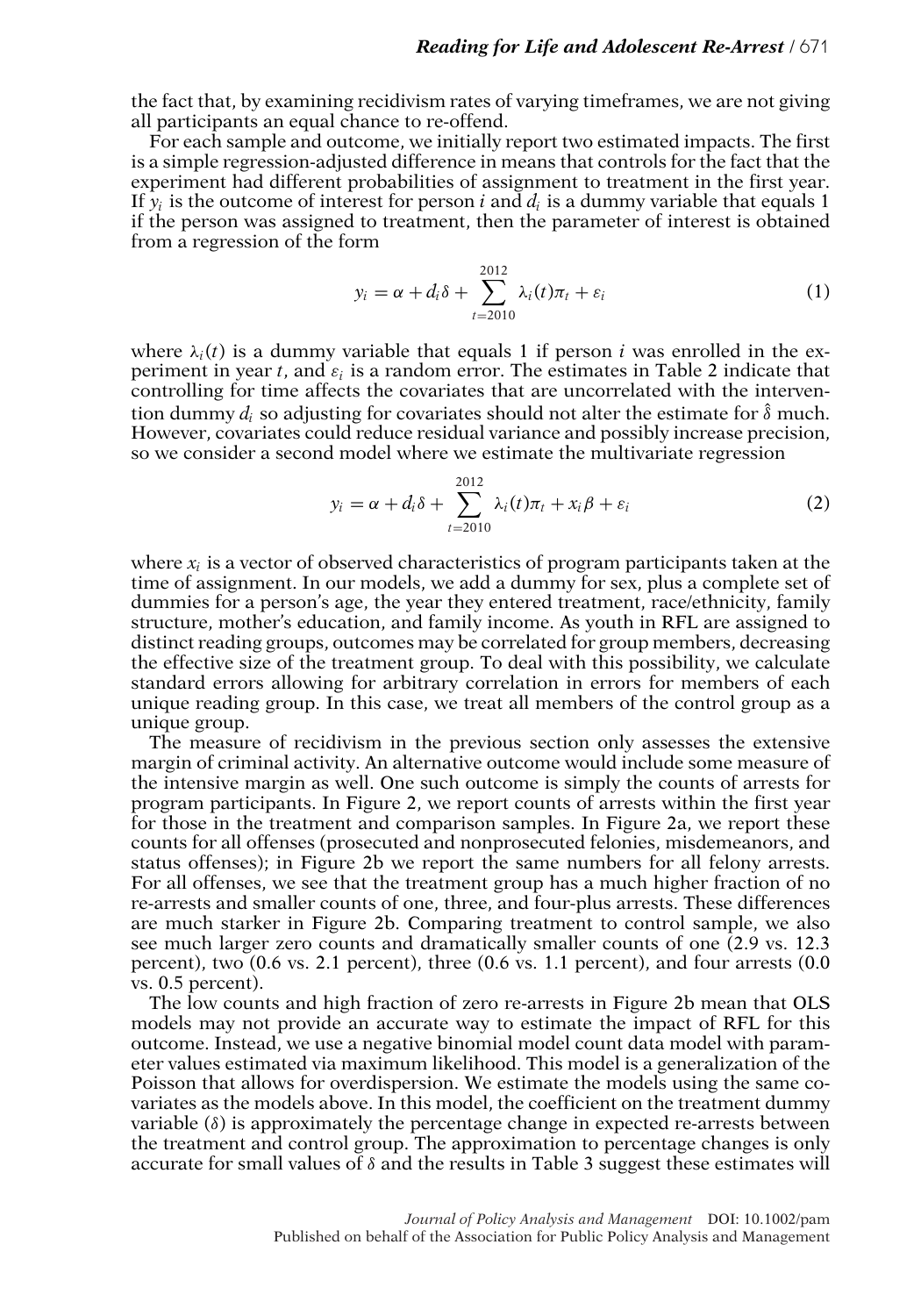

**Figure 2.** Histogram of Arrest Counts within the First Year.

be large, so for all models we will report the percentage change in expected counts as the more accurate value  $e^{\delta}$  − 1. In this case, we calculate the standard error on this percent using the "delta" method. Standard errors for the maximum likelihood estimates are calculated using a similar clustering procedure for the OLS regression outlined in the previous section.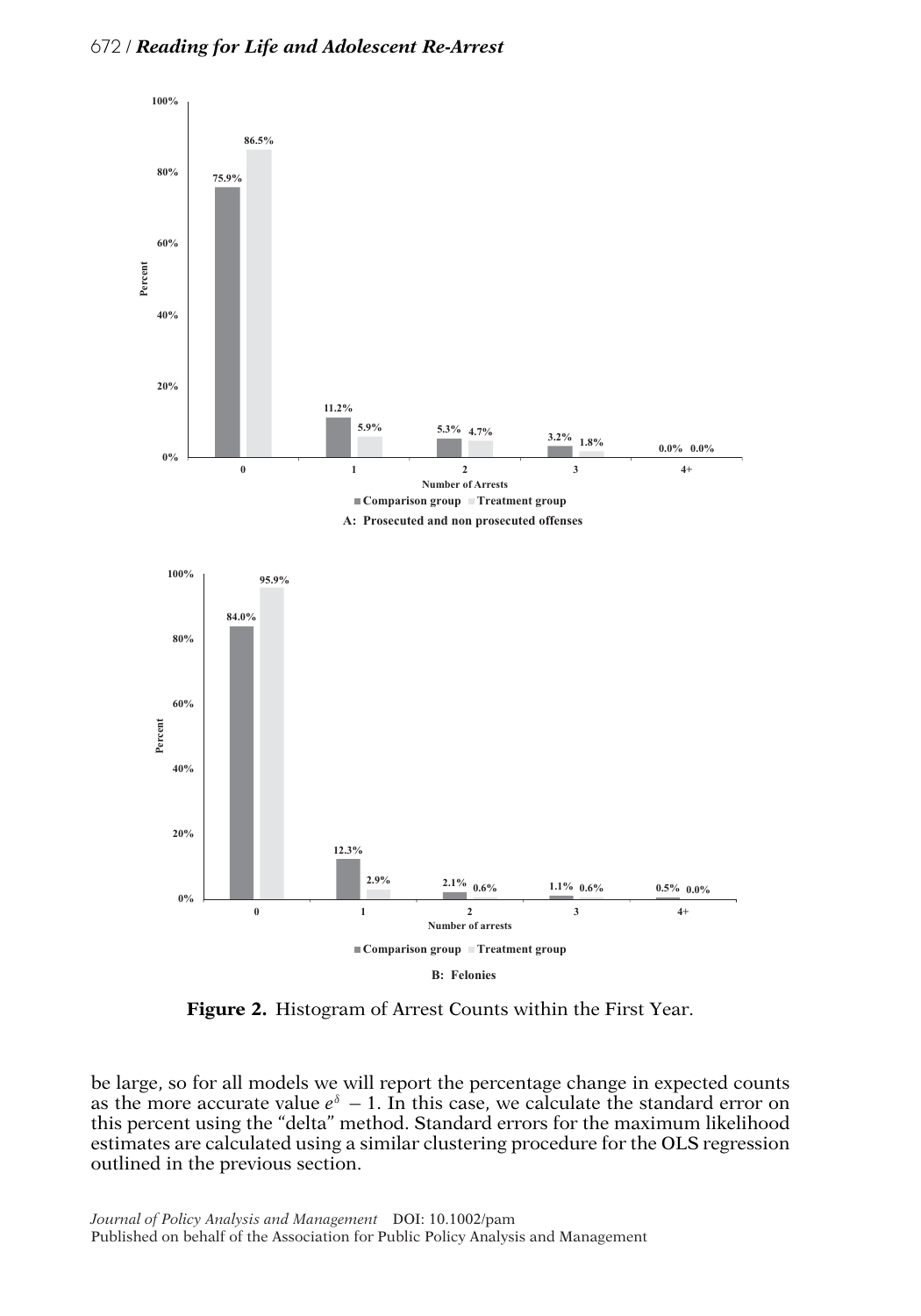|                           | Offense any                     | time after assignment<br>$(n = 408)$ |                                   |                                       | Offense in first year<br>$(n = 357)$ |                                   |                                 | Offense in first two years<br>$(n = 263)$                                |                                    |
|---------------------------|---------------------------------|--------------------------------------|-----------------------------------|---------------------------------------|--------------------------------------|-----------------------------------|---------------------------------|--------------------------------------------------------------------------|------------------------------------|
|                           | Mean of                         |                                      | treatment dummy<br>Coefficient on | Mean of                               |                                      | treatment dummy<br>Coefficient on | Mean of                         |                                                                          | treatment dummy<br>Coefficient on  |
| Seriousness of<br>offense | outcome in<br>control<br>dno.18 | Model<br>Ξ                           | Model<br>$\widehat{c}$            | outcome in<br>control<br>dno.fa       | Model<br>$\widehat{\Xi}$             | Model<br>$\widehat{\infty}$       | outcome in<br>control<br>dno.få | Model<br>$\widehat{\Xi}$                                                 | Model<br>$\widehat{\circ}$         |
|                           |                                 |                                      |                                   | Prosecuted and nonprosecuted offenses |                                      |                                   |                                 |                                                                          |                                    |
| All offenses              | 0.379                           | (0.047)<br>$-0.087$                  | (0.044)<br>$-0.081$               | 0.24                                  | (0.041)<br>$-0.102$                  | (0.039)<br>0.106                  | 0.367                           | (0.059)<br>$-0.132$                                                      | $(0.058)$<br>$[0.024]$<br>$-0.133$ |
| Misdemeanors              | 0.248                           | [0.066]<br>$-0.054$                  | [0.065]<br>$-0.049$               | 0.123                                 | [0.014]<br>$-0.045$                  | [0.007]<br>$-0.051$               | 0.230                           | [0.027]<br>$-0.105$                                                      | $-0.109$                           |
|                           |                                 | [0.189]<br>(0.041)                   | (0.040)<br>[0.224]                |                                       | (0.033)<br>[0.175]                   | (0.031)<br>[0.102]                |                                 | (0.050)<br>[0.035]                                                       | (0.049)<br>[0.028]                 |
| Felonies                  | 0.220                           | $-0.081$                             | $-0.072$                          | 0.160                                 | $-0.104$                             | $-0.097$                          | 0.237                           | $-0.082$                                                                 | $-0.073$                           |
|                           |                                 | (0.035)<br>[0.023]                   | (0.032)<br>[0.027]                |                                       | [0.001]<br>(0.031)                   | (0.030)<br>[0.002]                |                                 | (0.046)<br>[0.076]                                                       | (0.044)<br>[0.096]                 |
|                           |                                 |                                      |                                   | Prosecuted                            |                                      |                                   |                                 |                                                                          |                                    |
| All offenses              | 0.308                           | (0.043)<br>$-0.096$                  | (0.039)<br>$-0.087$               | 0.193                                 | (0.035)<br>$-0.111$                  | (0.033)<br>$-0.111$               | 0.295                           | (0.050)<br>$-0.185$                                                      | (0.049)<br>$-0.177$                |
|                           |                                 | [0.025]                              | [0.026]                           |                                       | [0.002]                              | [0.001]                           |                                 | [0.000]                                                                  | [0.000]                            |
| Misdemeanors              | 0.192                           | $-0.057$                             | $-0.046$                          | 0.080                                 | $-0.056$                             | $-0.054$                          | 0.158                           | $-0.154$                                                                 | $-0.141$                           |
|                           |                                 | (0.038)                              | (0.037)                           |                                       | (0.026)                              | (0.026)                           |                                 |                                                                          | (0.039)                            |
| Felonies                  | 0.187                           | [0.131]<br>$-0.085$                  | [0.216]<br>$-0.080$               | 0.134                                 | [0.032]<br>$-0.101$                  | [0.038]<br>$-0.092$               | 0.194                           | $\begin{array}{c} (0.037) \\ [0.000] \\ [-0.098] \\[-0.098] \end{array}$ | [0.000]<br>$-0.095$                |
|                           |                                 | (0.032)                              | (0.029)                           |                                       | (0.027)                              | (0.027)                           |                                 |                                                                          |                                    |
|                           |                                 | [0.008]                              | [0.006]                           |                                       | [0.000]                              | [0.001]                           |                                 | $(0.040)$<br>$[0.015]$                                                   | $(0.038)$<br>$[0.013]$             |

*Journal of Policy Analysis and Management* DOI: 10.1002/pam Published on behalf of the Association for Public Policy Analysis and Management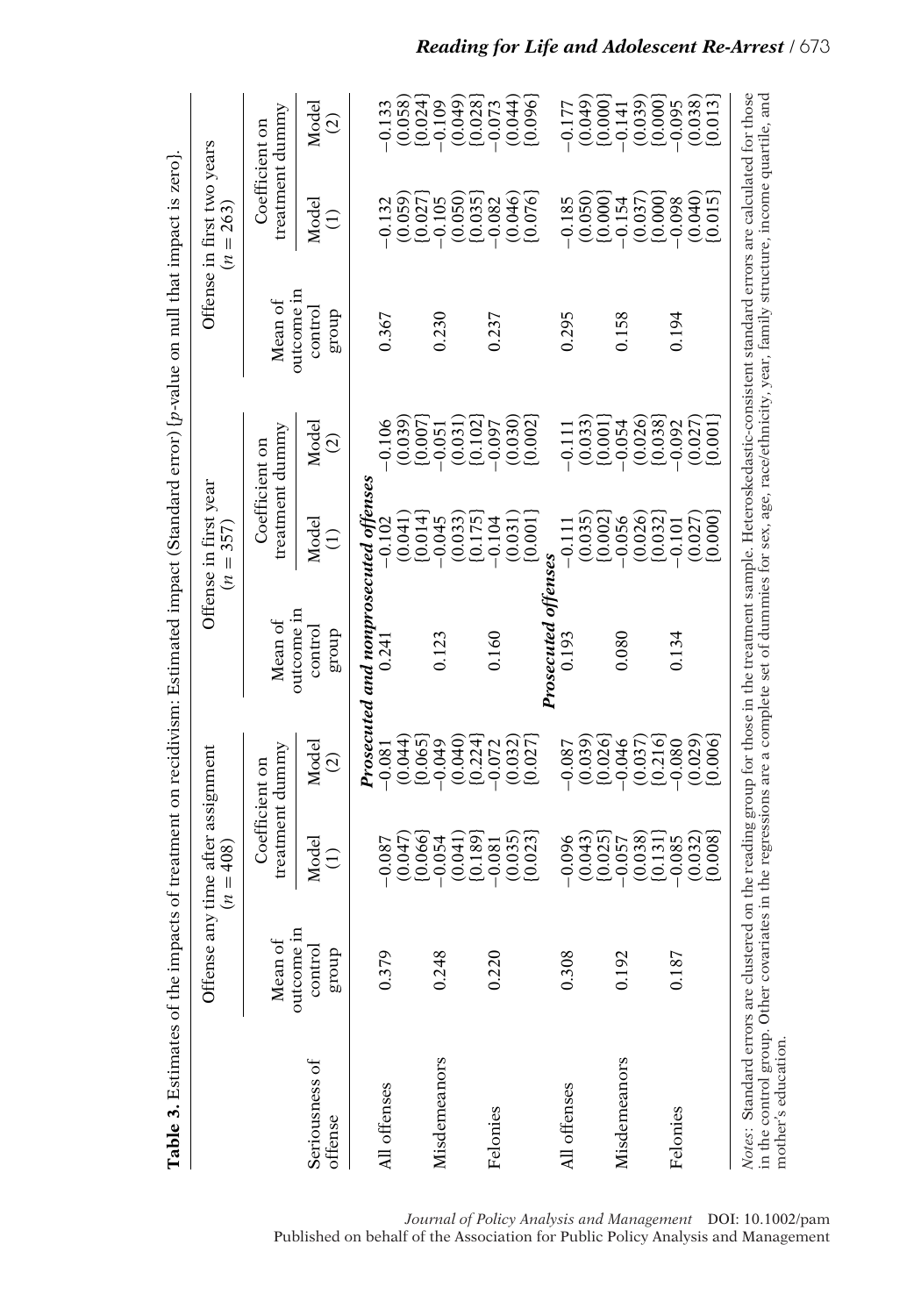# **RESULTS**

### **Recidivism**

Basic estimates for the six outcomes, three sample and two regression models are reported in Table 3. In the top half of the table we report arrest estimates for any offense, and in the bottom half of the table we generate estimates for the first prosecuted offense. Within each of these categories, we report separate estimates for all offenses, then misdemeanors and felonies separately. Reading from left to right in the table, we initially present estimates that consider recidivism at any time during follow-up for all participants that have had time to complete the program  $(n = 408)$ . In the second column, we examine outcomes for all people that we can follow for at least one year ( $n = 357$ ) and in the final column, we look at outcomes for those we can follow for two years  $(n = 263)$ . For each sample/outcome combination, we report the mean of the outcome for the control sample, the coefficient on the treatment dummy from regression models (1) and (2) above. For each of these estimates, we report the parameter value, the standard error in parentheses, and in curly brackets, the *p*-value on the test of the null hypothesis that the coefficient equals zero. The addition of the demographic covariates did not significantly alter the estimated impacts and produced minor gains in precision and as a result, we primarily discuss the results from model (1). In these models, the coefficients on the demographic controls are in the expected direction. In Supporting Information Appendix Table A1, we report the coefficients and standard errors on most covariates for the six regressions outcomes associated with offenses that occur any time after assignment. Results suggest that low-income, younger, black males are more likely to recidivate.

In the first row of Table 3, we consider whether a participant was re-arrested for any offense. In the full sample, we find an 8.7 percentage point reduction in this probability ( $p = 0.066$ ), which is a 23 percent reduction in control group mean of 0.379. We find smaller incidence rates in the comparison sample when we follow participants for one year (0.241), and treatment is estimated to reduce offenses by 10.2 percentage points ( $p = 0.014$ ), which is a 42 percent reduction over the control group mean. Even when we follow participants for two years and the sample size falls considerably, we find a 13.2 percentage point reduction  $(p = 0.027)$ . In the full sample, there is suggestive but imprecise evidence that the program reduces misdemeanor arrests ( $p = 0.189$ ). By the two-year follow-up, misdemeanor arrests fell by a statistically significant 10.5 percentage points. In the one-year sample, we find a 10.4 percentage point reduction in felony offenses ( $p = 0.001$ ), which is a 65 percent reduction over the sample mean in the comparison group.

The results in the top half of the table suggest that RFL is especially effective at reducing the chance of arrest for more serious offenses. This result is reinforced in the bottom half of the table where we consider whether participants are arrested and prosecuted for an offense. In the full sample, the chance of being arrested for a prosecuted offense falls by 9.6 percentage points ( $p = 0.025$ ), which is a 31 percent reduction over the control group mean. The effect is most heavily concentrated in felony prosecutions. The reduction for this outcome is 8.5 percentage points  $(p = 0.008)$  and represents a 45 percent reduction in incidence rates. The results for one-year arrests are large and statistically significant at conventional levels for all prosecuted offenses and prosecuted felony offenses. For this later result, the estimated parameter  $(-0.101)$  represents a 75 percent reduction in the incidence of re-arrest for this type of offense. We also find statistically significant effects for prosecuted felony offenses in the two-year re-arrest rates models with a 9.8 percentage point reduction ( $p = 0.015$ ), which is a 51 percent reduction in the offense rate compared to the sample means for the comparison group.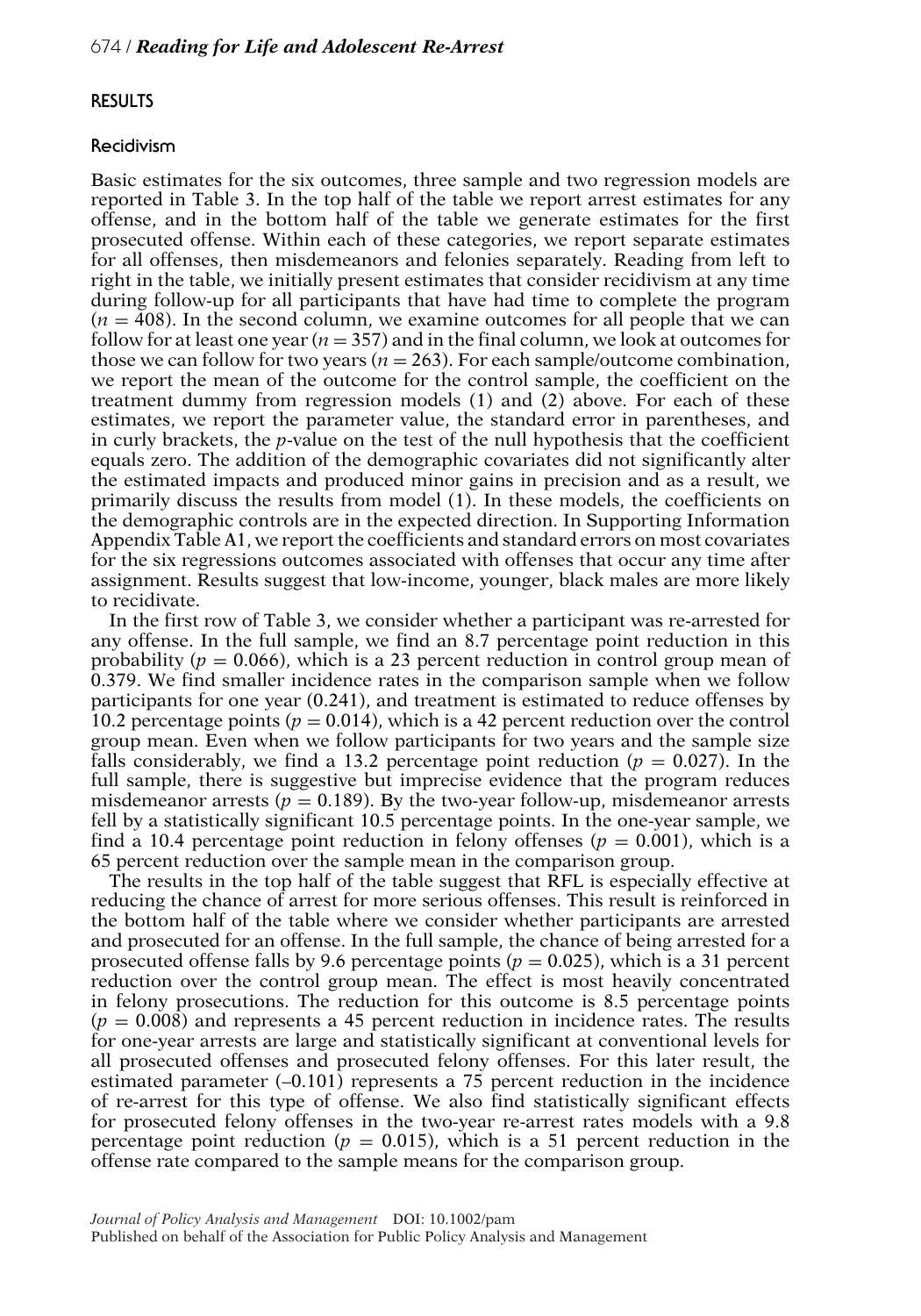Randomization assigns individuals to either treatment or control conditions, but compliance may be incomplete, so the simple estimates outlined by equations (1) and (2) and reported in Table 3 are referred to as measures of "intention to treat" or ITT. In general, the experiment can only intend to treat a participant. It may be the case that the results are driven exclusively by those that actually complete the treatment program. If this is the case, then we would be interested in calculating the "treatment on the treated" (TOT), which is a measure of what completing the program does to recidivism rates. In this case, the TOT can be calculated via twostage least-squares and is constructed by dividing the ITT estimates by the fraction completing the program. Since 89 percent of participants assigned to RFL completed the program, the TOT estimates are about 15 percent larger than the corresponding ITT values. The TOT is generated via a simple 2SLS model and the precision of this number is essentially the same as the precision of the ITT estimates.<sup>15</sup>

### **Counts of Arrests**

In Table 4 we report the maximum-likelihood estimates for the negative binomial regressions.<sup>16</sup> The rows in the table are defined the same as in Table 3. For each model we report three sets of numbers. The first is the sample mean of arrests in the control group. The second is the maximum-likelihood estimate, standard error, and *p*-value on the treatment dummy variable, while the third is the percent reduction in arrest counts (and its standard error) implied by the parameter estimate.

The results in Table 4 are broadly consistent with the results in Table 3; RFL had a much larger impact on the more serious offenses compared to misdemeanors. In the full sample, we see a statistically significant coefficient on the treatment dummy variable and an implied reduction of 36.6 percent in arrest counts for felony offenses, but a statistically insignificant coefficient for misdemeanor offenses of around 20 percent. Looking at the most serious offenses—prosecuted felonies—we see that after one year, RFL participants experienced an 80 percent reduction in these counts and a 51 percent reduction after two years. Both of these estimates are statistically significant at conventional levels.

## **Heterogeneity in Program Response**

In Table 5, we consider the heterogeneity in program response by estimating program effects for subsamples of the population. Although our sample sizes are large compared to most RCT interventions in juvenile diversion, cutting the sample across demographic groups does reduce power considerably. Therefore, we only consider heterogeneity in the treatment across two broad groups at a time (e.g., males and females). To obtain these values, we estimate a specification similar to model (2) above but allow the treatment effect and all other coefficients to vary across the two demographic groups.<sup>17</sup> In the table, we report estimates for prosecuted felonies for the one-year follow-up sample. There are four blocks of numbers and in the blocks we allow the treatment effect to vary across sex, age, family income, and race/ethnicity,

<sup>15</sup> For example, in the full sample the OLS-adjusted ITT estimate (standard error) [*t*-statistic] for all arrests is  $-0.081$  (0.044) [-1.85]. The 2SLS model that generates the TOT is  $-0.093$  (0.048) [-1.92]. Likewise, in the one-year follow-up samples, the ITT estimate for prosecuted felonies is –0.092 (0.027) [-3.36] while the TOT estimates generated by 2SLS are -0.106 (0.029) [-3.62].<br><sup>16</sup> Although not reported in the table, we can easily reject the null that there is no over dispersion,

suggesting the negative binomial is more appropriate than the Poisson in this context.<br><sup>17</sup> This is equivalent to estimating separate models by subgroups but it allows us to directly test the

hypothesis that the coefficients are equals across subgroups.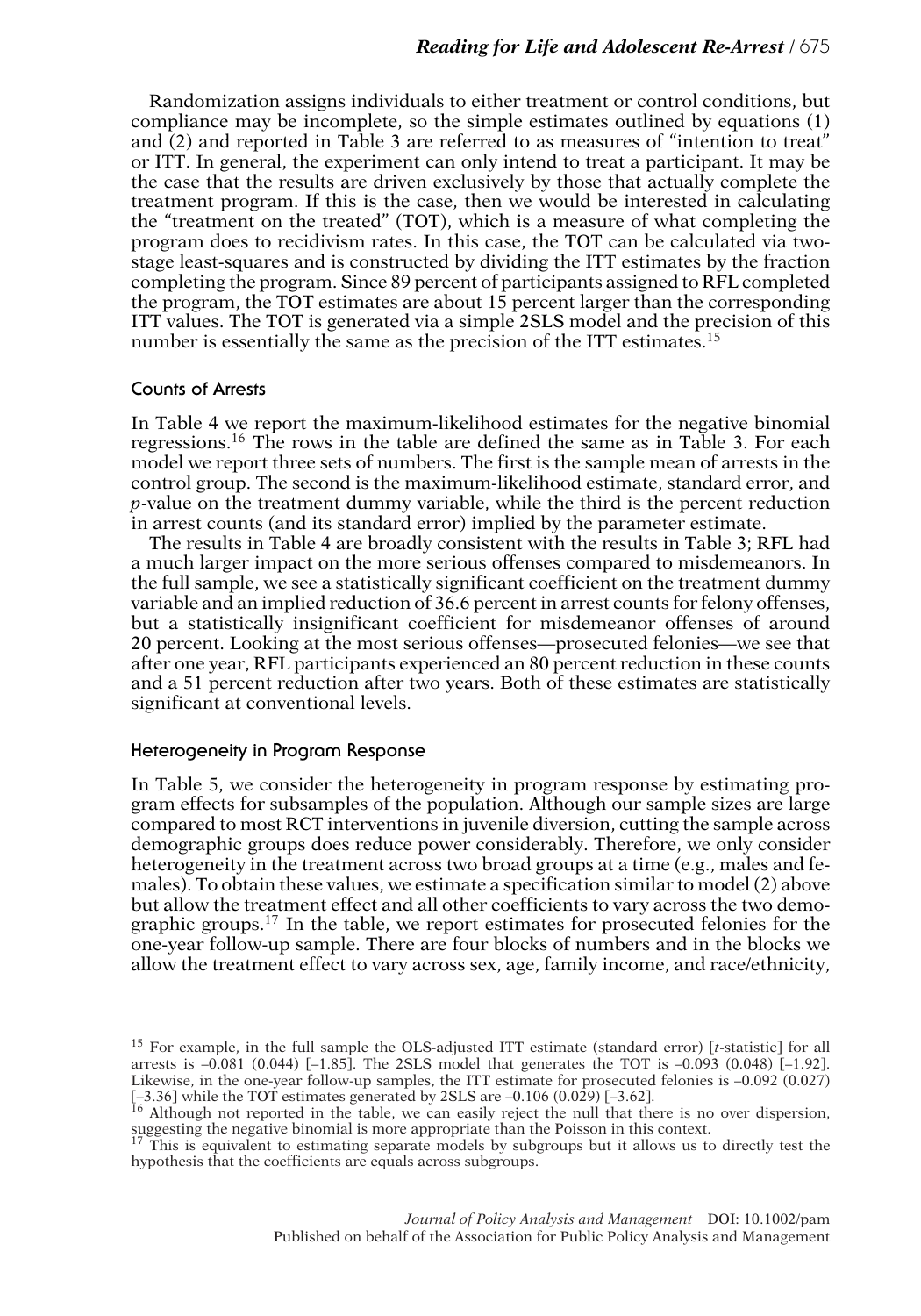|                                                                                                                                                                                                                                                                                                                                                               |                       | Offense any time after assignment<br>$= 408$<br>$\tilde{z}$ |                               |                       | Offense in first year $(n = 357)$ |                               |                       | Offense in first two years $(n = 263)$ |                               |
|---------------------------------------------------------------------------------------------------------------------------------------------------------------------------------------------------------------------------------------------------------------------------------------------------------------------------------------------------------------|-----------------------|-------------------------------------------------------------|-------------------------------|-----------------------|-----------------------------------|-------------------------------|-----------------------|----------------------------------------|-------------------------------|
|                                                                                                                                                                                                                                                                                                                                                               | outcome in<br>Mean of |                                                             | Percentage                    | outcome in<br>Mean of | Maximum                           | Percentage                    | outcome in<br>Mean of | Maximum-                               | Percentage                    |
| Seriousness of<br>ottense                                                                                                                                                                                                                                                                                                                                     | control<br>dno.fa     | Maximum-<br>likelihood<br>estimates                         | change in<br>counts<br>arrest | control<br>dno.fa     | likelihood<br>estimates           | change in<br>counts<br>arrest | control<br>dno.fa     | Estimates<br>likelihood                | change in<br>counts<br>arrest |
|                                                                                                                                                                                                                                                                                                                                                               |                       |                                                             |                               |                       | Prosecuted and nonprosecuted      |                               |                       |                                        |                               |
| All offenses                                                                                                                                                                                                                                                                                                                                                  | 0.944                 | $-0.255$                                                    | $-0.225$                      | 0.519                 | $-0.721$                          | $-0.514$                      | 0.906                 | $-0.525$                               | $-0.408$                      |
|                                                                                                                                                                                                                                                                                                                                                               |                       | (0.184)<br>[0.166]                                          | (0.143)                       |                       | (0.269)<br>[0.007]                | (0.131)                       |                       | (0.248)<br>[0.035]                     | (0.147)                       |
| Misdemeanors                                                                                                                                                                                                                                                                                                                                                  | 0.360                 | $-0.227$                                                    | $-0.203$                      | 0.166                 | $-0.506$                          | $-0.360$                      | 0.324                 | $-0.568$                               | $-0.433$                      |
|                                                                                                                                                                                                                                                                                                                                                               |                       | (0.225)<br>[0.314]                                          | (0.180)                       |                       | (0.371)<br>[0.173]                | (0.220)                       |                       | [0.068]<br>(0.311)                     | (0.176)                       |
| Felonies                                                                                                                                                                                                                                                                                                                                                      | 0.341                 | $-0.456$                                                    | $-0.366$                      | 0.219                 | $-1.113$                          | $-0.671$                      | 0.338                 | $-0.382$                               | $-0.317$                      |
|                                                                                                                                                                                                                                                                                                                                                               |                       | (0.259)<br>(820.0)                                          | (0.164)                       |                       | (0.462)<br>[0.016]                | (0.152)                       |                       | (0.309)<br>[0.216]                     | (0.211)                       |
|                                                                                                                                                                                                                                                                                                                                                               |                       |                                                             |                               |                       | <b>Prosecuted offense.</b>        |                               |                       |                                        |                               |
| All offenses                                                                                                                                                                                                                                                                                                                                                  | 0.598                 | $-0.390$                                                    | $-0.323$                      | 0.294                 | $-0.994$                          | $-0.630$                      | 0.525                 | $-0.989$                               | $-0.628$                      |
|                                                                                                                                                                                                                                                                                                                                                               |                       | (0.199)<br>[0.050]                                          | (0.135)                       |                       | (0.347)<br>[0.004]                | (0.129)                       |                       | $(0.319)$<br>$[0.002]$                 | (0.119)                       |
| Misdemeanors                                                                                                                                                                                                                                                                                                                                                  | 0.234                 | $-0.306$                                                    | $-0.264$                      | 0.091                 | $-1.039$                          | $-0.646$                      | 0.187                 | $-1.967$                               | $-0.860$                      |
|                                                                                                                                                                                                                                                                                                                                                               |                       | (0.283)<br>[0.279]                                          | (0.208)                       |                       | (0.702)<br>[0.139]                | (0.249)                       |                       | (0.793)<br>[0.013]                     | (0.111)                       |
| Felonies                                                                                                                                                                                                                                                                                                                                                      | 0.262                 | $-0.641$                                                    | $-0.473$                      | 0.160                 | $-1.599$                          | $-0.798$                      | 0.252                 | $-0.718$                               | $-0.512$                      |
|                                                                                                                                                                                                                                                                                                                                                               |                       | (0.314)<br>[0.041]                                          | (0.165)                       |                       | (0.820)<br>[0.051]                | (0.166)                       |                       | (0.430)<br>[0.095]                     | (0.210)                       |
| Notes: Standard errors are clustered on the reading group for those in the treatment sample. Heteroskedastic-consistent standard errors are calculated for those<br>in the control group. Other covariates in the regressions are a complete set of dummies for sex, age, race/ethnicity, year, family structure, income quartile, and<br>mother's education. |                       |                                                             |                               |                       |                                   |                               |                       |                                        |                               |

*Journal of Policy Analysis and Management* DOI: 10.1002/pam

Published on behalf of the Association for Public Policy Analysis and Management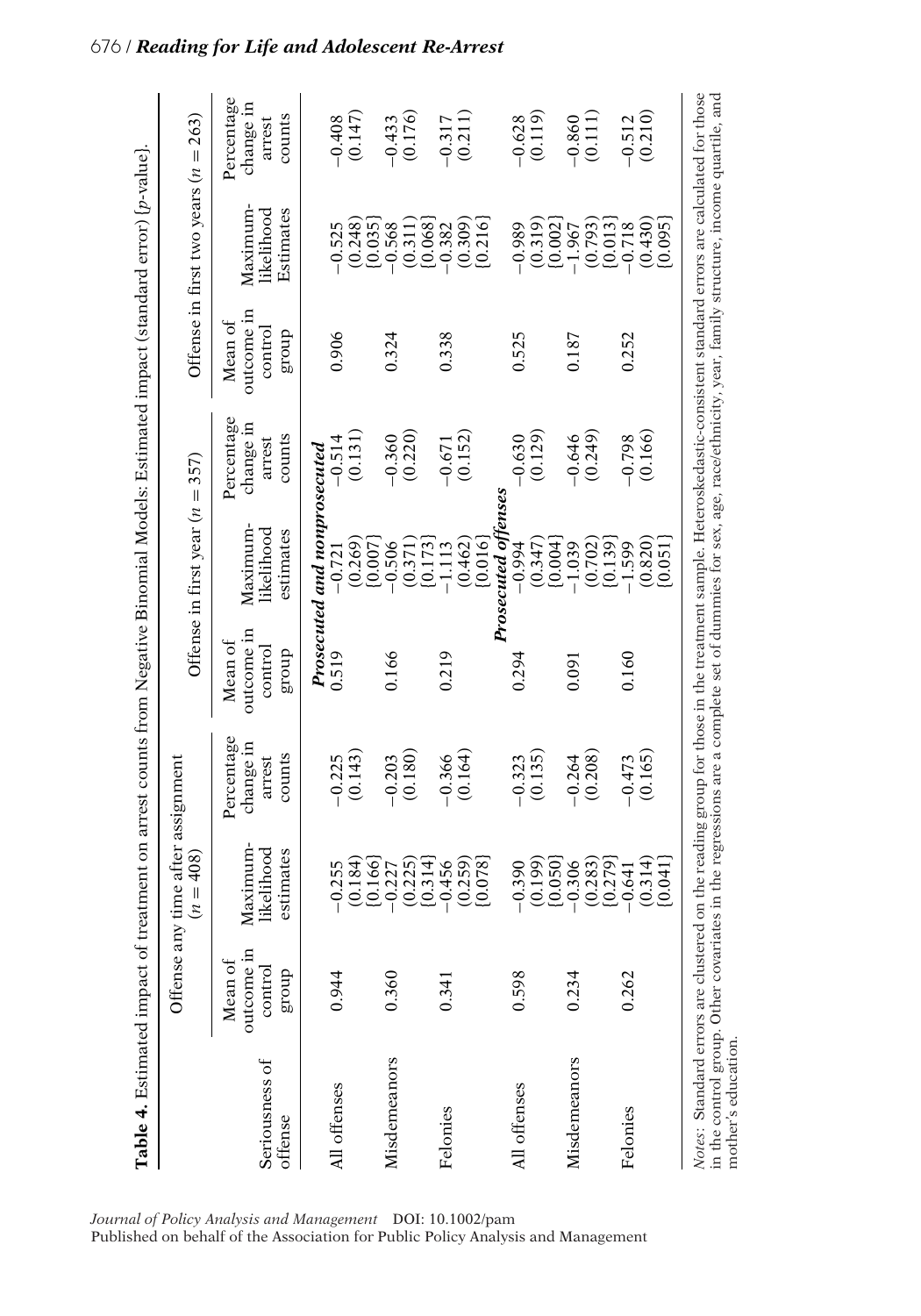| Treatment ×                                                                                                                                         | Obs. | All offenses         | Misdemeanors         | Felonies               |
|-----------------------------------------------------------------------------------------------------------------------------------------------------|------|----------------------|----------------------|------------------------|
|                                                                                                                                                     |      |                      | By sex               |                        |
| Male                                                                                                                                                | 141  | $-0.168$             | $-0.053$             | $-0.155$               |
|                                                                                                                                                     |      | (0.061)              | (0.046)              | (0.055)                |
|                                                                                                                                                     |      | ${0.007}$            | ${0.249}$            | ${0.005}$              |
|                                                                                                                                                     |      | $[0.247]$            | $[0.091]$            | $[0.182]$              |
| Female                                                                                                                                              | 214  | $-0.081$             | $-0.072$             | $-0.066$               |
|                                                                                                                                                     |      | (0.045)              | (0.034)              | (0.032)                |
|                                                                                                                                                     |      | ${0.078}$            | ${0.038}$            | ${0.037}$              |
|                                                                                                                                                     |      | [0.155]              | [0.073]              | $[0.100]$              |
| $p$ -Value, coefficients are equal                                                                                                                  |      | 0.277                | 0.748                | 0.149                  |
|                                                                                                                                                     |      |                      | By age               |                        |
| $<$ 16                                                                                                                                              |      | $-0.085$             | $-0.002$             | $-0.117$               |
|                                                                                                                                                     |      | (0.056)              | (0.034)              | (0.046)                |
|                                                                                                                                                     |      | ${0.130}$            | ${0.943}$            | ${0.012}$              |
|                                                                                                                                                     |      | $[0.174]$            | $[0.054]$            | $[0.141]$              |
| $\geq 16$                                                                                                                                           |      | $-0.148$             | $-0.091$             | $-0.103$               |
|                                                                                                                                                     |      | (0.047)              | (0.034)              | (0.035)                |
|                                                                                                                                                     |      | ${0.002}$            | ${0.009}$            | ${0.004}$              |
|                                                                                                                                                     |      | [0.211]              | [0.105]              | [0.126]                |
| $p$ -Value, coefficients are equal                                                                                                                  |      | 0.407                | 0.069                | 0.882                  |
|                                                                                                                                                     |      |                      | By family income     |                        |
| <median income="" missing<="" or="" td=""><td>230</td><td><math>-0.164</math></td><td><math>-0.071</math></td><td><math>-0.105</math></td></median> | 230  | $-0.164$             | $-0.071$             | $-0.105$               |
|                                                                                                                                                     |      | (0.050)              | (0.037)              | (0.040)                |
|                                                                                                                                                     |      | ${0.001}$            | ${0.054}$            | ${0.008}$              |
| $\geq$ Median                                                                                                                                       | 126  | [0.233]              | [0.108]              | [0.150]                |
|                                                                                                                                                     |      | $-0.037$             | $-0.019$             | $-0.093$               |
|                                                                                                                                                     |      | (0.053)              | (0.032)              | (0.039)                |
|                                                                                                                                                     |      | ${0.486}$<br>[0.119] | ${0.552}$<br>[0.030] | ${0.019}$<br>$[0.104]$ |
| $p$ -Value, coefficients are equal                                                                                                                  |      | 0.092                | 0.253                | 0.824                  |
|                                                                                                                                                     |      |                      | By race/ethnicity    |                        |
| White, non-Hispanic                                                                                                                                 | 164  | $-0.056$             | $-0.025$             | $-0.106$               |
|                                                                                                                                                     |      | (0.049)              | (0.032)              | (0.034)                |
|                                                                                                                                                     |      | ${0.252}$            | ${0.429}$            | ${0.002}$              |
|                                                                                                                                                     |      | [0.157]              | [0.060]              | [0.120]                |
| Nonwhite                                                                                                                                            | 192  | $-0.185$             | $-0.089$             | $-0.097$               |
|                                                                                                                                                     |      | (0.056)              | (0.040)              | (0.047)                |
|                                                                                                                                                     |      | ${0.001}$            | ${0.028}$            | ${0.041}$              |
|                                                                                                                                                     |      | $[0.221]$            | [0.096]              | $[0.144]$              |
| $p$ -Value, coefficients are equal                                                                                                                  |      | 0.101                | 0.218                | 0.881                  |
|                                                                                                                                                     |      |                      |                      |                        |

|  |  |  | Table 5. OLS adjusted impact of treatment on prosecuted offenses in the first year, by    |  |  |  |
|--|--|--|-------------------------------------------------------------------------------------------|--|--|--|
|  |  |  | subgroup: Estimates of impact (standard error) {p-value} [mean outcome in control group]. |  |  |  |

*Notes*: Standard errors are clustered on the reading group for those in the treatment sample. Heteroskedastic-consistent standard errors are calculated for those in the control group. Other covariates in the regressions are a complete set of dummies for sex, age, race/ethnicity, year, family structure, income quartile, and mother's education.

respectively. We produce results for the three different outcome measures used in Table 3 (all offenses, misdemeanors, and felonies) and these are represented as different columns. For each regression, we report the OLS estimate of treatment effects for the subgroup, the standard error in parentheses, the *p*-value on the test of the null that the parameter is zero in curly brackets, and the mean outcome in the control group in square brackets. Below the two groups of estimates, we report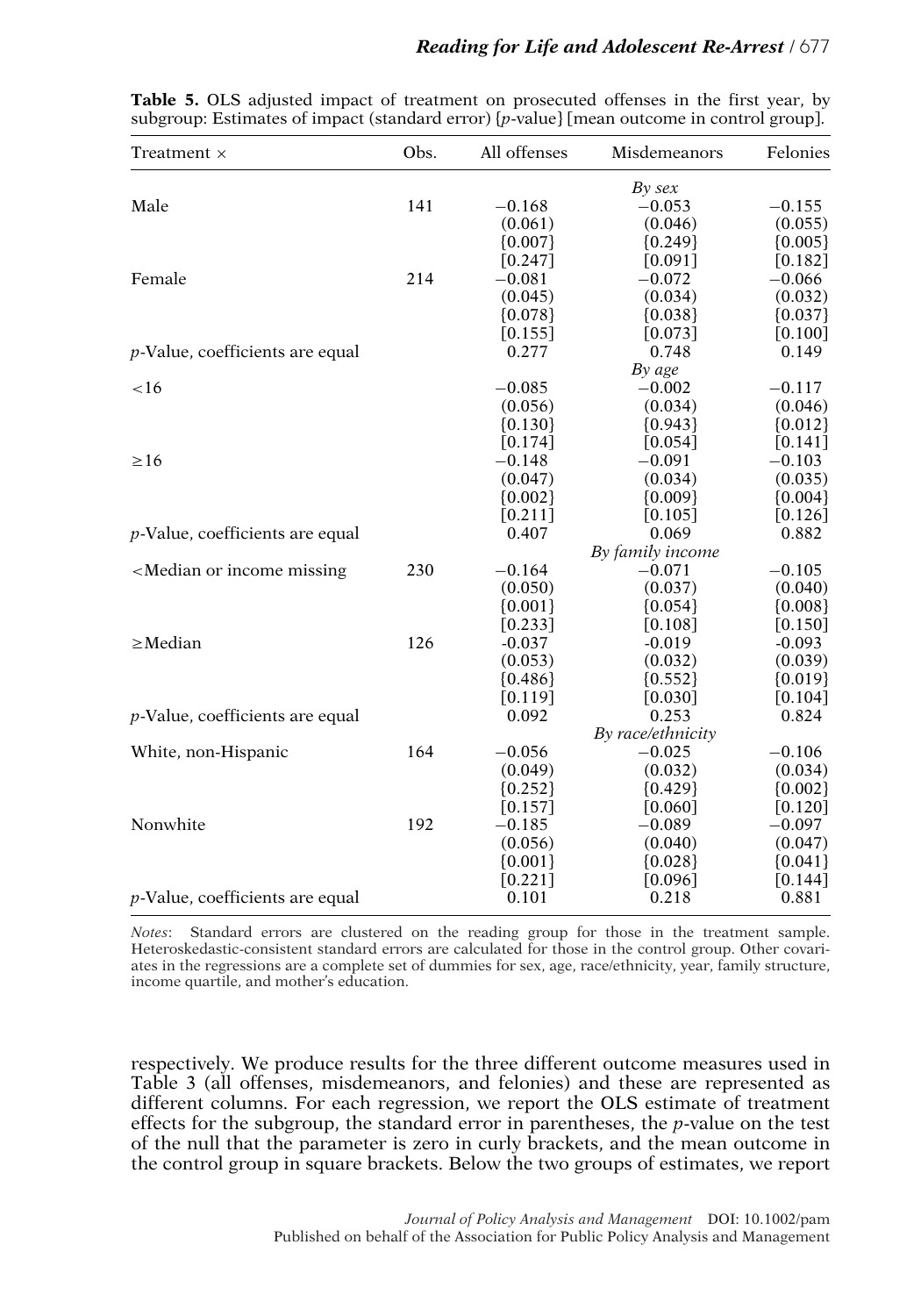the *p*-value for the null hypothesis that the effect is the same across demographic groups.<sup>18</sup>

We initially consider results for males and females. The coefficients in all models for females are negative but the *p*-value indicates statistically significant declines in the misdemeanor and felony offense models and marginal statistical significance  $(p = 0.078)$  in all offenses. The results for any prosecuted offenses and any prosecuted felonies are much larger for males, where we find statistically significant reductions of 68 and 85 percent, respectively. Only a handful of males in the RFL program were re-arrested for prosecuted felony offenses one year after program completion.

In the next group of results, we consider estimates by age of the participant at the time of randomization. We break the sample roughly in half and consider estimates for those less than 16 years of age and those 16 or older. Adolescents in the control group who enter diversion before the age of 16 have in general a higher prosecuted felony re-arrest rate than those who enter at 16 or older. For the younger groups, we find no evidence for a reduction in prosecuted misdemeanor offenses, but for the older group, there is a large and statistically significant reduction for this class of offense. We find large and statistically significant changes in the probability of being re-arrested for prosecuted felonies in both groups, with the effect marginally larger in absolute terms for the younger arrestees.

In the next block of results, we pool data from the lower half of reported income and those who do not report income and compare these results for those in the top half of reported income. The lower-income group has at least a 44 percent higher recidivism rate across all types of offenses than the higher income group. We find that program assignment reduces the prosecuted misdemeanor offense rate for the lower-income groups by a large amount and a *p*-value of 0.054 while the treatment effect for this outcome among the higher age groups is small and statistically insignificant. For prosecuted felonies, the estimated impact of the program is larger for the high-incidence/lower-income group. Both of these results are statistically significant.

In the final block of estimates, we consider outcomes for white, non-Hispanics versus nonwhite participants. Among all crimes, in the control sample, whites have about a 10.7 percentage point lower recidivism rate compared to nonwhites. For both groups, we find large reductions in prosecuted felonies after one year with a 10.6 ( $p = 0.002$ ) and 9.7 percentage point ( $p = 0.041$ ) reduction for whites and nonwhites, respectively. Among nonwhites, for all offenses, RFL reduces recidivism rates by 18.5 percentage points, or 84 percent of the control group mean  $(p = 0.001)$ . These same numbers for whites are a 5.6 percentage point reduction, which is not statistically significant.

The pattern of results suggests that the program effects tend to be larger for those groups at higher risk for recidivism (males, lower income, nonwhite). Unfortunately, the standard errors are such that in all cases we cannot reject the null that the coefficients are the same across the two groups. Of the 12 regressions in Table 5, at a *p*-value of 0.05, we cannot reject the null that the estimated effects are the same across the two groups in any case.

# **CONCLUSION**

These results suggest that participation in RFL greatly reduces the propensity to recidivate. The impact is especially large for more serious offenses and for participants

<sup>&</sup>lt;sup>18</sup> When we reduced the sample to these subsamples and examined regression-adjusted difference in means for these subsamples, we maintain a balance in observed characteristics between those in the treatment and control groups.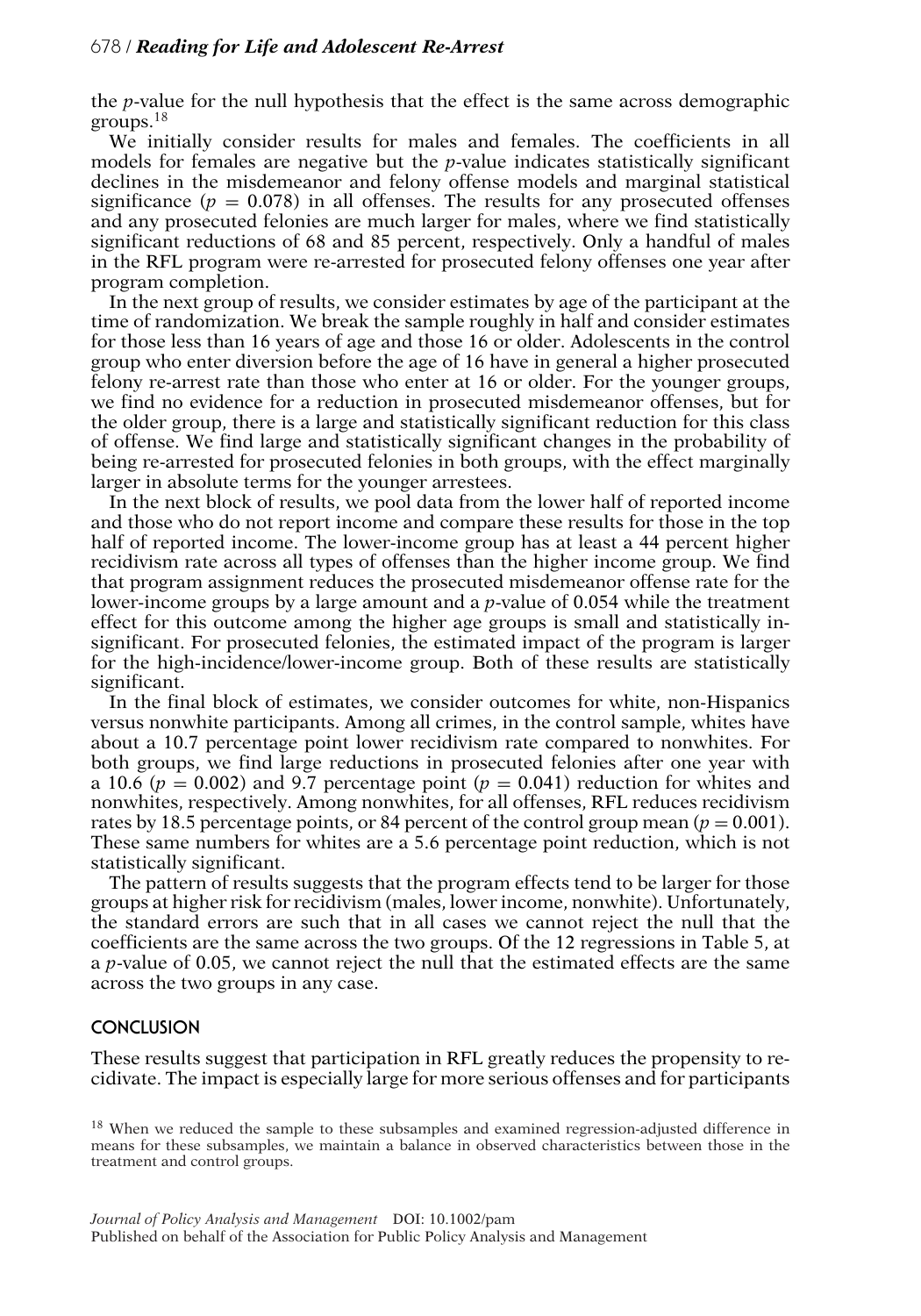with observed characteristics that would predict a greater likelihood to recidivate (e.g., males, nonwhites, participants from lower-income families). The effects are also large: participation in RFL reduces re-arrests for prosecuted felony offenses by 9.8 percentage points after two years, which is roughly 50 percent of the sample mean for the control group.

One key question then is whether the program was worth the expense. Since mentors are volunteers, the average cost for program participation is rather low. Program costs have totaled about \$224,000 since 2010 or roughly \$1,000/person in the treatment group. Our conversations with the county indicate that the average cost of managing a youth in the control program was roughly \$300/person, so the marginal cost of RFL per participant was \$700 and the additional costs associated with 170 people in the treatment group that we could follow for one year are  $($700)(170) = $119,000.$ 

Estimates from Table 4 indicate that RFL assignment reduces counts of prosecuted offenses by 39 percent. Within the control group, there were 66 offenses within this category including seven batteries, seven robberies, 19 thefts, two cases of receiving stolen property, and one case each of fraud and vandalism; the rest were more minor offenses including disorderly conduct, marijuana possession, and running away. McCollister, French, and Fang (2010) estimates the average societal costs for different felonies, ranging from \$3532 (in 2008 \$) for larceny to \$4860 for vandalism, \$6462 for burglary, \$10,772 for a motor vehicle theft, and \$107,020 for an aggravated assault. In the comparison sample, if we monetize the costs associated with the 66 crimes using the numbers in this paper and an estimate of \$500/crime for the more minor offenses, the average cost per crime is \$17,730, making the overall cost to society for these 66 crimes a total of \$1,170,180. If we assume that offenses are reduced by the same amount across all categories, then total costs would fall by 39 percent, saving society \$463,370, almost four times the marginal cost of the program. From a cost/benefit standpoint, RFL is a highly effective program.19

Despite the long-term secular declines in crime, the large numbers of adults incarcerated in the United States coupled with the fact that most adults start their criminal careers during adolescence make finding ways to reduce recidivism among youth offenders an important policy concern. The RFL program provides one promising avenue to consider. As with most successful RCTs, however, the research asks as many questions as it answers. For example, RFL has a number of unique features: the focus on virtue theory, the use of literature to highlight these virtues, and the use of trained volunteer mentors. Although this is a large RCT compared to others in the juvenile diversion nexus, it is not large enough to test which combination of features led to such dramatic reductions in recidivism. Likewise, it is not clear whether the results can be replicated in other environments. Time will obviously tell. The RFL program is currently being implemented in a second county; and in the county where this data was collected, the program has been expanded to more serious offenders who have been sentenced to detention and those returning to the community from long-term incarceration. Key future goals include testing

 $19$  These numbers suggest the net benefit for the cost per person treated is roughly \$2,008. We can generate a similar number using a regression-based model. For all respondents in the one-year followup sample, we used the numbers in McCollister, French, and Fang  $(2010)$  and monetize all the crimes committed during the one-year follow-up. So if a participant had one larceny and one vandalism, we would use  $$3532 + $4860 = $8392$ . Call this measure the "social cost of crime" and we regress this on the same variables as in model (2) from Table 3. The coefficient (standard error) on this number is \$4,624 (\$1,713) and given that the marginal cost of treating a person in the experiment is \$700, these estimates suggest that the marginal social benefit of treating another person is \$3,924.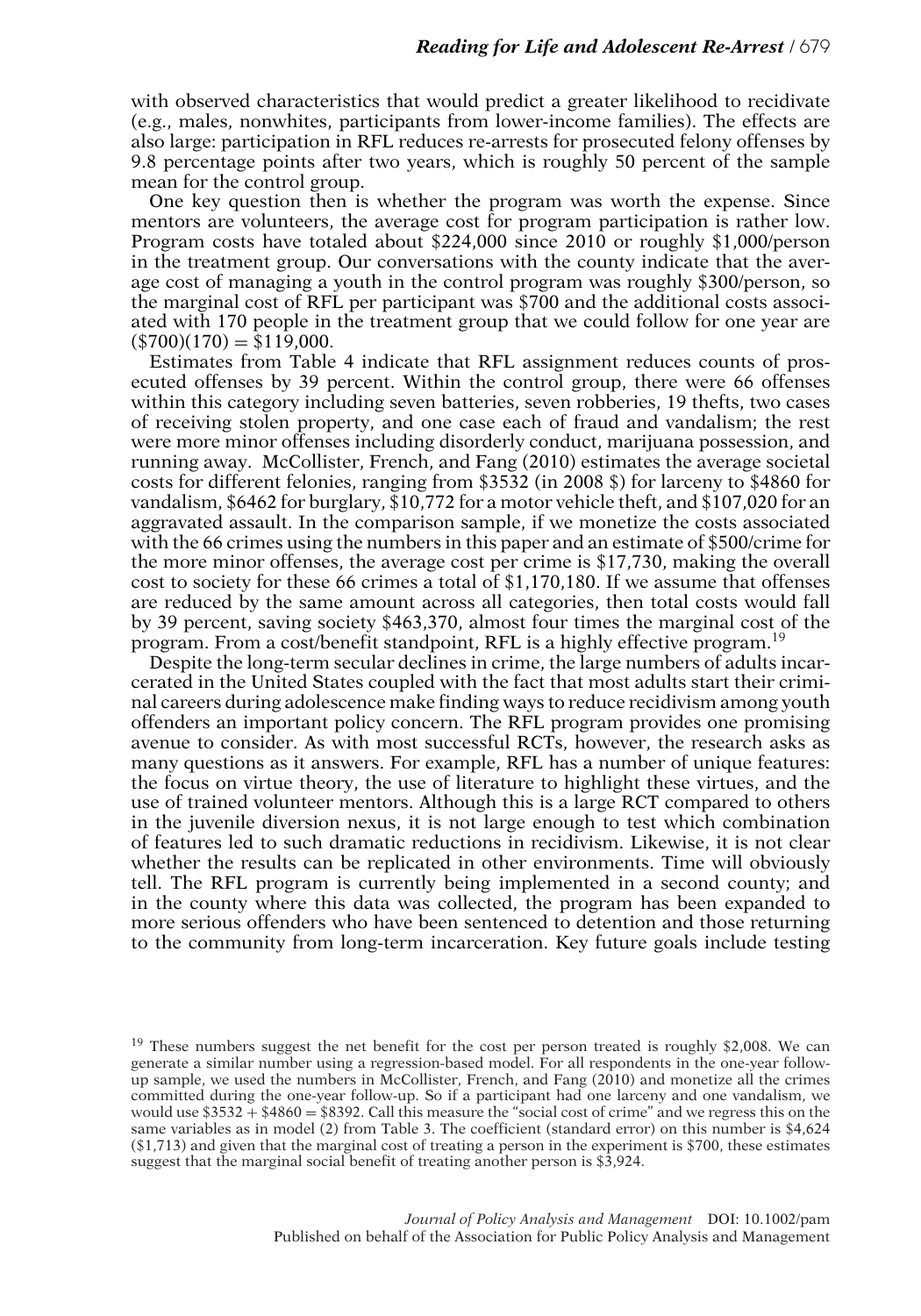that the program can be replicated in these other situations and isolating the causal pathways that lead to the program's success.

*ALESHA D. SEROCZYNSKI is a Faculty Affiliate at the William J. Shaw Center for Children and Families at the University of Notre Dame, 1602 North Ironwood Drive, South Bend, IN 46635 (e-mail: seroczynski.1@nd.edu).*

*WILLIAM N. EVANS is the Keough-Hesburgh Professor of Economics at the Wilson Sheehan Lab for Economic Opportunities at the University of Notre Dame, 910 Flanner Hall, Notre Dame, IN 46556, and a Research Associate for the National Bureau of Economic Research (e-mail: wevans1@nd.edu).*

*AMY D. JOBST is the Assistant Director of Reading for Life, Inc., 1000 South Michigan Street, South Bend, IN 46601 (e-mail: amydjobst@gmail.com).*

*LUKE HORVATH is a Research Associate at the Wilson Sheehan Lab for Economic Opportunities at the University of Notre Dame, 910 Flanner Hall, Notre Dame, IN 46556 (e-mail: luke.horvath@duke.edu).*

*GIULIANA CAROZZA is a Research Associate at the Wilson Sheehan Lab for Economic Opportunities at the University of Notre Dame, 910 Flanner Hall, Notre Dame, IN 46556 (e-mail: gcarozza@nd.edu).*

# **ACKNOWLEDGMENTS**

This research was supported by grants from the Templeton Foundation and University of Chicago's Arete Initiative; Florence V. Carroll Charitable Trust; Stanley A. and Flora P. ˆ Clark Memorial Community Trust Foundation; Muessel-Ellison Memorial Trust Foundation; John, Anna, and Martha Jane Fields Trust Foundation; Wilson Sheehan Lab for Economic Opportunities; and Fellow Irish Social Hub. The authors thank the staff of the St. Joseph County Juvenile Justice Center's Probation Department for their support of this project. Specifically, we acknowledge the assistance of Bill Bruinsma, Ph.D., former Director, Thomas N. Frederick Juvenile Justice Center, and Peter Morgan, J.D., Director, Thomas N. Frederick Juvenile Justice Center.

## **REFERENCES**

- Aizer, A., & Doyle, J. J. Jr. (2015). Juvenile incarceration, human capital and future crime: Evidence from randomly assigned judges. Quarterly Journal of Economics, 130, 759– 830.
- Annie E. Casey Foundation. (2013). Reducing youth incarceration in the United States. Retrieved July 14, 2014, from http://www.aecf.org/resources/reducing-youth-incarceration-inthe-united-states/.

Bettelheim, B. (1976). The uses of enchantment: The meaning and importance of fairy tales. New York: Vintage.

Bruner, J. (2003). Making stories: Law, literature, life. New York: Farrar, Straus, and Giroux.

Bruner, J. (2008). Culture and mind: Their fruitful incommensurability. Ethos, 36, 29–45.

Butts, J. (2013). Is the decline in juvenile incarceration due to reform or falling crime rates? New York, NY: Research and Evaluation Center, John Jay College of Criminal Justice.

Cain, A. (2005). Books and becoming good: Demonstrating Aristotle's theory of moral development in the act of reading. Journal of Moral Education, 34, 171–183.

Carr, D. (1991). Educating the virtues. London, UK: Routledge.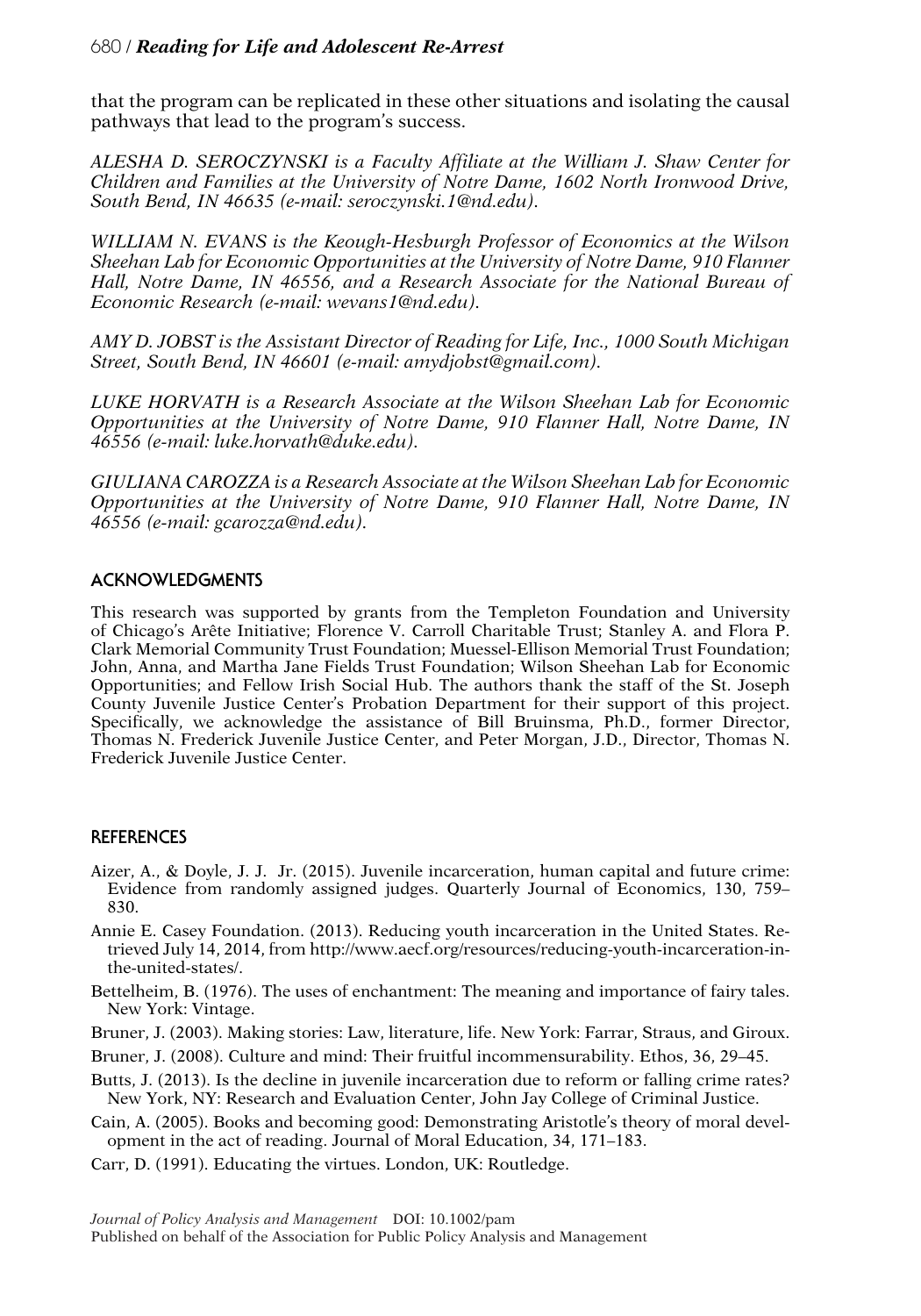- Cocozza, J., Veysey, B. M., Chapin, D. A., Dembo, R., Wansley, W., & Farina, S. (2005). Diversion from the juvenile justice system: The Miami-Dade juvenile assessment center post-arrest diversion program. Substance Use & Misuse, 40, 935–951.
- Cohen, M. A., Piquero, A. R., & Jennings, W. G. (2010). Studying the costs of crime across offender trajectories. Criminology & Public Policy, 9, 279–305.
- Coles, R. (1989). The call of stories: Teaching and the moral imagination. Chicago, IL: Houghton, Mifflin and Company.
- Cuellar, A. E., McReynolds, L. S., & Wasserman, G. A. (2006). A cure for crime: Can mental health treatment diversion reduce among youth? Journal of Policy Analysis and Management, 25, 197–214.
- Cunningham, A. (2001). The heart of what matters: The role for literature in moral philosophy. Berkeley, CA: University of California Press.
- DuBois, D. L., Holloway, B. E., Valentine, J. C., & Cooper, H. (2002). Effectiveness of mentoring programs for youth: A meta-analytic review. American Journal of Community Psychology, 30, 157–197.
- Federal Bureau of Investigation. (2012). About crime in the U.S. (CIUS). Retrieved July 14, 2014, from http://www.fbi.gov/about-us/cjis/ucr/crime-in-the-u.s/2012/crime-inthe-u.s.-2012.
- Grogger, J. (1995). The effect of arrests on the employment and earnings of young men. Quarterly Journal of Economics, 110, 51–71.
- Grossman, J. B., & Tierney, J. P. (1998). Does mentoring work? An impact study of Big Brothers Big Sisters programs. Evaluation Review, 22, 403–426.
- Hamilton, S. F., & Hamilton, M. A. (1992). Mentoring programs: Promise and paradox. Phi Beta Kappan, 73, 546–550.
- Heller, S., Pollack, H. A., Ander, R., & Ludwig, J. (2013). Preventing youth violence and dropout: A randomized field experiment. NBER Working Paper No. 19014. Heller: Cambridge, MA.
- Herrera, C., Grossman, J., Kaugh, T., Feldman, A., & McMacken, J. (2007). Making a difference in schools: The Big Brothers Big Sisters school based mentoring impact study. Philadelphia, PA: Public/Private Ventures.
- Hoff-Sommers, C. H. (1993). Teaching the virtues. Public Interest, 111, 3–13.
- Kling, J. R. (2006). Incarceration length, employment, and earnings. American Economic Review, 96, 863–876.
- Landenberger, N. A., & Lipsey, M. W. (2005). The positive effects of cognitive-behavioral programs for offenders: A meta-analysis of factors associated with effective treatment. Journal of Experimental Criminology, 1, 451–476.
- Laub, J. H., & Sampson, R. J. (1993). Turning points in the life course: Why change matters to the study of crime. Criminology, 31, 301–325.
- Lipsey, M. W., Landenberger, N. A., & Wilson, S. J. (2007). Effects of cognitive-behavioral programs for criminal offenders. Campbell Systematic Review, 3, 1–30.
- Lipsey, M. W., Howell, J. C., Kelly, M. R., Chapman, G., & Carver, D. (2010). Improving the effectiveness of juvenile justice programs. Washington, DC: Center for Juvenile Justice Reform at Georgetown University.
- Lott, J. R. Jr. (1990). A transaction-costs explanation for why the poor are more likely to commit crime. Journal of Legal Studies, 19, 243–245.
- MacIntyre, A. C. (1984). After virtue: A study in moral theory (2nd ed.). Notre Dame, IN: University of Notre Dame Press.
- McCollister, K. E., French, M. T., & Fang, H. (2010). The cost of crime to society: New crimespecific estimates for policy and policy evaluation. Drug and Alcohol Dependency, 109, 98–109.
- McCord, J., & Esminger, M. E. (1997). Multiple risks and comorbidity in an African-American population. Criminal Behavior and Mental Health, 7, 339–352.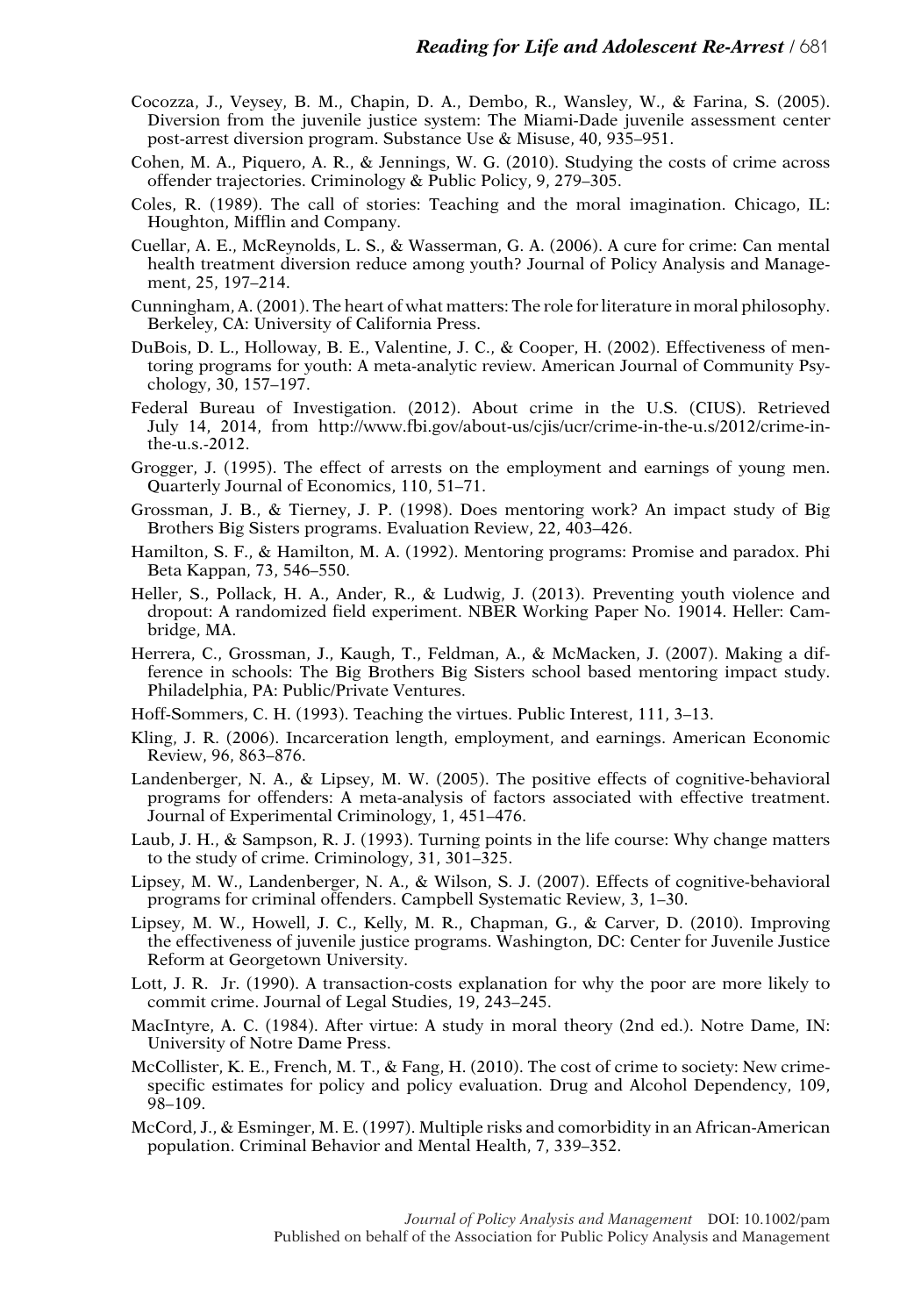- McCord, J., Widom, C. S., & Crowell, N. (2001). Juvenile crime, juvenile justice: Panel on juvenile crime: Prevention, treatment, and control. Washington, DC: National Academy Press.
- McGavock, K. L. (2007). Agents of reform? Children's literature and philosophy. Philosophia, 35, 129–143.
- Nagin, D., & Paternoster, R. (2000). Population heterogeneity and state dependence: State of the evidence and directions for future research. Journal of Quantitative Criminology, 16, 117–144.
- Nagin, D., & Waldfogel, J. (1993). The effect of conviction on income through the life cycle. International Review of Law and Economics, 18, 25–40.
- Nagin, D., & Waldfogel, J. (1995). The effects of criminality and conviction on the labor market status of young British offenders. International Review of Law and Economics, 15, 109–126.
- Nussbaum, M. (1990). Love's knowledge: Essays on philosophy and literature. New York: Oxford University Press.
- O'Donnell, C. R., Lydgate, T., & Fo, W. S. O. (1979). The Buddy System: Review and follow-up. Child Behavior Therapy, 1, 161–169.
- Pearson, F. S., Lipton, D. S., Cleland, C. M., & Yee, D. S. (2002). The effects of behavioral/cognitive behavioral programs on recidivism. Crime and Delinquency, 48, 476–496.
- Pogrebin, M. R., Poole, E. D., & Regoli, R. M. (1984). Constructing and implementing a model juvenile diversion program. Youth and Society, 15, 305–324.
- Rasinski, T. V., & Padak, N. (2005). 3-Minute reading assessments: Word recognition, fluency, and comprehension. New York: Scholastic Teaching Resources.
- Regoli, R., Wilderman, E., & Pogrebin, M. (1983). Using an alternative evaluation measure for assessing juvenile diversion programs. Children and Youth Services Review, 7, 21–38.
- Ruggles, S. J., Alexander, T., Genadek, K., Goeken, R., Schroeder, M. B., & Sobek, M. (2010). Integrated public use microdata series: Version 5.0 [machine-readable database]. Minneapolis, MN: University of Minnesota.
- Sampson, R. J., & Laub, J. H. (2003). Life-course desisters? Trajectories of crime among delinquent boys followed to age 70. Criminology, 41, 555–592.
- Schwalbe, C. S., Gearing, R. E., MacKenzie, M. J., Brewer, K. B., & Ibrahim, R. (2012). A meta-analysis of experimental studies of diversion programs for juvenile offenders. Clinical Psychology Review, 32, 26–33.
- Seroczynski, A. D., Johnson, S. P., Lamb, K., & Gustman, B. (2011). The hidden virtues of Harry Potter: Using J. K. Rowling's novels to facilitate virtuous character development. Journal of Research in Character Education, 9, 1–24.
- Tolan, P. H., Henry, D. B., Schoeny, M. S., Lovegrove, P., & Nichols, E. (2014). Mentoring programs to affect delinquency and associated outcomes of youth at risk: A comprehensive meta-analytic review. Journal of Experimental Criminology, 10, 179–206.
- U.S. Department of Health and Human Services, Office of the Assistant Secretary for Planning and Evaluation. (2008). Fact sheet: Juvenile delinquency. Retrieved July 14, 2014, from http://aspe.hhs.gov/hsp/08/boys/factsheets/jd/report.pdf.
- U.S. Department of Justice, Office of Juvenile Justice and Delinquency Prevention. (2013). Juvenile arrests, 2011. National Report Series Bulletin: Juvenile Offenders and Victims. Retrieved July 14, 2014, from http://www.ojjdp.gov/pubs/244476.pdf.
- Vitz, P. C. (1990). The use of stories in moral development: New psychological reasons for an old education method. American Psychologist, 45, 709–720.
- Wilson, D. B., Bouffard, L. A., & Mackenzie, D. L. (2005). A quantitative review of structured, group-oriented, cognitive-behavioral programs for offenders. Criminal Justice and Behavior, 32, 172–204.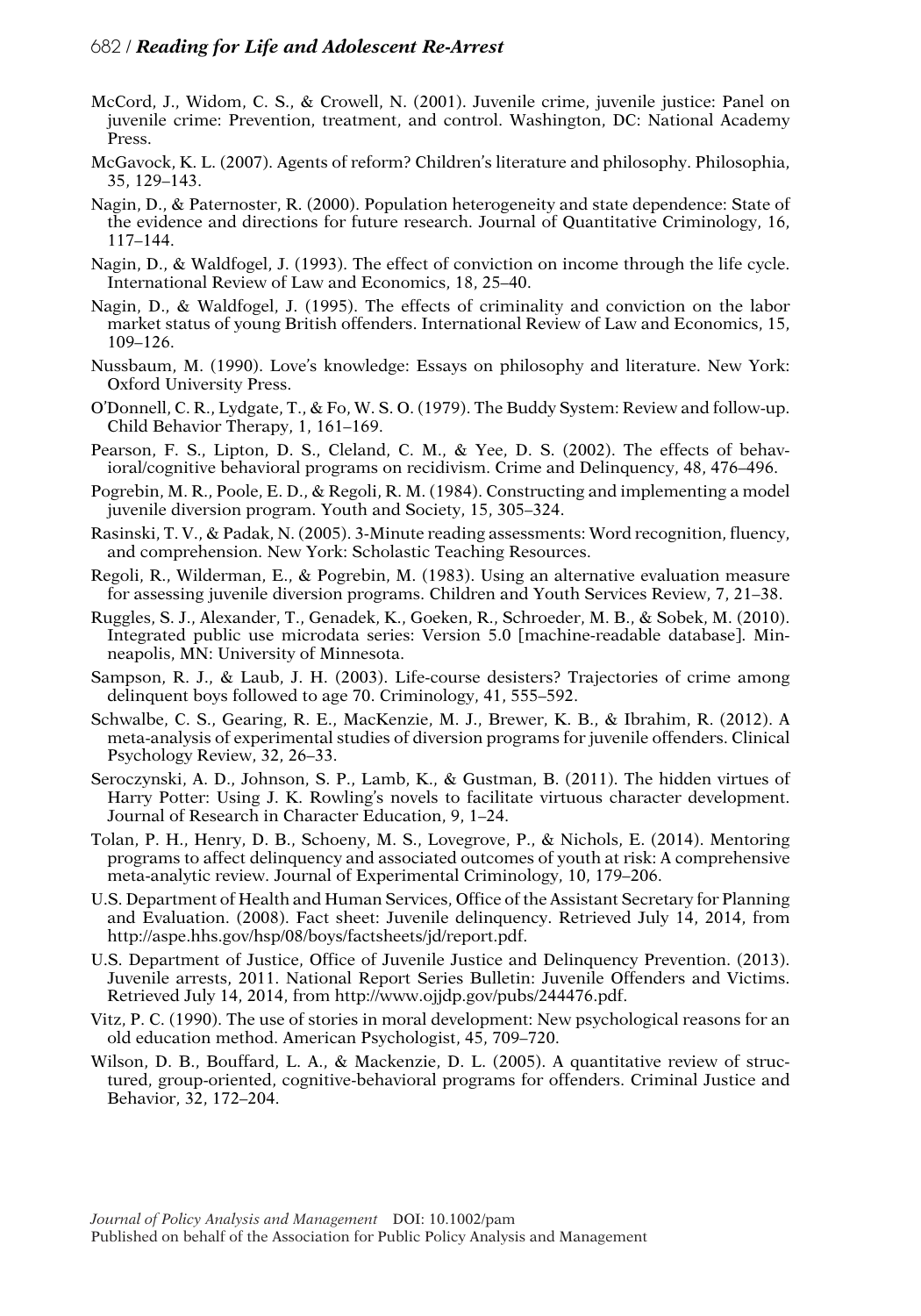# **APPENDIX A:**

|                             |                 | All offenses |                     | Prosecuted offenses |          |          |  |  |
|-----------------------------|-----------------|--------------|---------------------|---------------------|----------|----------|--|--|
| Covariate                   | All<br>Offenses | Misds.       | Felonies            | All<br>Offenses     | Misds.   | Felonies |  |  |
| Treatment                   | $-0.081$        | $-0.049$     | $-0.072$            | $-0.087$            | $-0.046$ | $-0.080$ |  |  |
|                             | (0.044)         | (0.040)      | (0.032)             | (0.039)             | (0.037)  | (0.029)  |  |  |
| Black, non-Hispanic         | 0.112           | 0.068        | $-0.017$            | 0.063               | 0.030    | 0.009    |  |  |
|                             | (0.058)         | (0.053)      | (0.043)             | (0.052)             | (0.045)  | (0.039)  |  |  |
| Hispanic                    | 0.035           | 0.072        | $-0.095$            | $-0.021$            | 0.013    | $-0.062$ |  |  |
|                             | (0.070)         | (0.074)      | (0.053)             | (0.068)             | (0.063)  | (0.046)  |  |  |
| Male                        | 0.115           | 0.076        | 0.136               | $0.104*$            | 0.061    | 0.111    |  |  |
|                             | (0.050)         | (0.046)      | (0.037)             | (0.044)             | (0.040)  | (0.033)  |  |  |
| Single parent               | 0.032           | 0.010        | 0.020               | $-0.013$            | $-0.040$ | 0.062    |  |  |
|                             | (0.065)         | (0.061)      | (0.051)             | (0.059)             | (0.051)  | (0.044)  |  |  |
| 1 biological parent partner | 0.010           | $-0.029$     | $-0.010$            | $-0.028$            | $-0.042$ | 0.013    |  |  |
|                             | (0.065)         | (0.060)      | (0.047)             | (0.057)             | (0.049)  | (0.039)  |  |  |
| Other relatives             | $-0.030$        | $-0.020$     | $-0.055$            | $-0.042$            | $-0.022$ | $-0.022$ |  |  |
|                             | (0.102)         | (0.094)      | (0.073)             | (0.090)             | (0.079)  | (0.065)  |  |  |
| Adopted or foster parents   | 0.026           | 0.012        | $-0.170$            | 0.096               | 0.074    | $-0.120$ |  |  |
|                             | (0.153)         | (0.139)      | (0.045)             | (0.153)             | (0.130)  | (0.045)  |  |  |
| First quartile income       | 0.225           | 0.161        | 0.166               | 0.274               | 0.164    | 0.158    |  |  |
|                             | (0.073)         | (0.068)      | (0.067)             | (0.070)             | (0.058)  | (0.059)  |  |  |
| Second quartile income      | 0.125           | 0.115        | 0.037               | 0.096               | 0.058    | 0.050    |  |  |
|                             | (0.075)         | (0.068)      | (0.063)             | (0.072)             | (0.061)  | (0.049)  |  |  |
| Third quartile income       | 0.084           | 0.057        | 0.043               | 0.074               | 0.055    | 0.037    |  |  |
|                             | (0.064)         | (0.055)      | (0.056)             | (0.061)             | (0.050)  | (0.045)  |  |  |
| Income not reported         | 0.008           | 0.047        | 0.008               | 0.019               | 0.033    | 0.006    |  |  |
|                             | (0.076)         | (0.060)      |                     | (0.070)             | (0.054)  | (0.053)  |  |  |
| Mom < high school           | 0.090           | 0.007        | (0.066)<br>$-0.036$ | 0.042               | 0.034    | $-0.066$ |  |  |
|                             |                 |              |                     |                     |          | (0.063)  |  |  |
|                             | (0.088)         | (0.081)      | (0.074)             | (0.086)             | (0.070)  |          |  |  |
| Mom HS diploma/GED          | 0.051           | 0.045        | 0.050               | 0.018               | 0.040    | 0.034    |  |  |
|                             | (0.075)         | (0.067)      | (0.063)             | (0.070)             | (0.060)  | (0.055)  |  |  |
| Mom some college            | 0.053           | 0.037        | $-0.070$            | $-0.042$            | $-0.043$ | $-0.044$ |  |  |
|                             | (0.070)         | (0.070)      | (0.060)             | (0.068)             | (0.057)  | (0.053)  |  |  |
| Mom's educ. not reported    | 0.017           | 0.027        | $-0.001$            | $-0.005$            | 0.042    | $-0.007$ |  |  |
|                             | (0.071)         | (0.064)      | (0.059)             | (0.065)             | (0.052)  | (0.050)  |  |  |
| Age 11                      | $-0.162$        | $-0.247$     | 0.153               | $-0.136$            | $-0.239$ | 0.142    |  |  |
|                             | (0.176)         | (0.167)      | (0.169)             | (0.184)             | (0.171)  | (0.172)  |  |  |
| Age 12                      | $-0.025$        | $-0.166$     | 0.051               | $-0.083$            | $-0.233$ | 0.044    |  |  |
|                             | (0.148)         | (0.136)      | (0.118)             | (0.140)             | (0.126)  | (0.117)  |  |  |
| Age 13                      | 0.117           | $-0.012$     | 0.111               | $-0.014$            | $-0.187$ | 0.064    |  |  |
|                             | (0.133)         | (0.131)      | (0.095)             | (0.130)             | (0.119)  | (0.089)  |  |  |
| Age 14                      | $-0.098$        | $-0.151$     | 0.004               | $-0.158$            | $-0.199$ | $-0.068$ |  |  |
|                             | (0.122)         | (0.119)      | (0.090)             | (0.121)             | (0.114)  | (0.084)  |  |  |
| Age 15                      | $-0.019$        | $-0.092$     | 0.071               | $-0.112$            | $-0.140$ | 0.001    |  |  |
|                             | (0.113)         | (0.112)      | (0.082)             | (0.113)             | (0.111)  | (0.079)  |  |  |
| Age 16                      | $-0.024$        | $-0.126$     | 0.086               | $-0.069$            | $-0.170$ | 0.036    |  |  |
|                             | (0.107)         | (0.110)      | (0.081)             | (0.110)             | (0.108)  | (0.079)  |  |  |
| Age 17                      | $-0.087$        | $-0.132$     | $-0.032$            | $-0.143$            | $-0.189$ | $-0.059$ |  |  |
|                             | (0.114)         | (0.112)      | (0.078)             | (0.115)             | (0.111)  | (0.076)  |  |  |
| $R^2$                       | 0.149           | 0.091        | 0.178               | 0.142               | 0.074    | 0.183    |  |  |

# **Table A1.** OLS estimates of recidivism equations, offenses any time after assignment.

*Notes*: Standard errors are clustered on the reading group for those in the treatment sample. Heteroskedastic-consistent standard errors are calculated for those in the control group. Year dummy variables are not reported.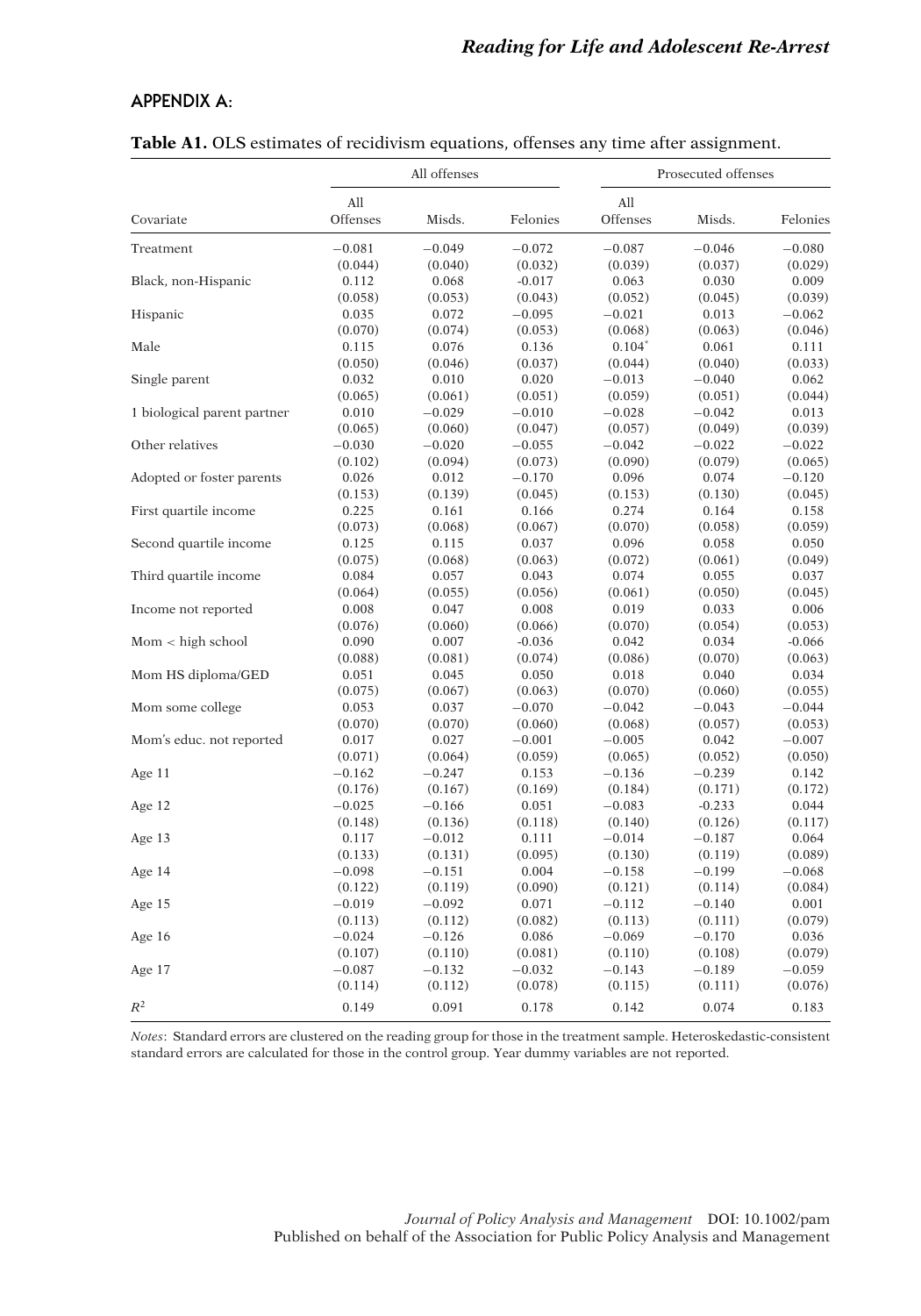# **APPENDIX B:**

### **Related Literature on Juvenile Diversion Programs**

The distinctive needs of accused juvenile offenders have led to an increased interest in recent years in finding adjudication and punishment systems that better meet the needs of this group. This effort began in earnest in 1967 when recommendations made by the President's Commission on Law Enforcement and Administration of Justice encouraged the development of local community juvenile diversion programs.20 These initial programs were rooted in the idea that even processing a juvenile in court may do more harm than good (Lundman, 1993). "Labeling theory," asserts that delinquency can alter one's life course either by negatively impacting self-image or by provoking society to treat the individual with apprehension, disdain, or a lack of trust (Becker, 1963; Link et al., 1989; Matsueda, 1992). Labeling is believed to elicit negative reactions from teachers, peers, family, and state institutions that can, over time, lead to resentment, closed doors, and fewer life opportunities, making subsequent crime more likely (Bernburg & Krohn, 2003; Finn & Fontaine, 1985; Sampson & Laub, 1997; Thornberry et al., 1994; Widom, 1989). Research by Hagan 1993 and Jessor (1991) suggests that low-income youth tend to be judged most severely.

Over time, the types of (and justification for) diversion programs have proliferated. Today, diversion programs are typically designed with one or more of the following goals: a reduction of recidivism and future involvement in the court system, the rehabilitation of juvenile offenders, an increase in system efficiency, and lower court costs (Cocozza et al., 2005; Pogrebin, Poole, & Regoli, 1984). Historically, programs have consisted of a justice component (i.e., police decision, probation supervision, court process) and a service component (Cocozza et al., 2005); however, beyond these basic tenets, programs differ substantially from one another, and few national standards have been established. Diversion programs have taken the form of boot camps, community service projects, individual, group, and family counseling, case management services, and structured in-home family interventions (Cocozza et al., 2005). Programs differ not only in the services they offer, but also in a number of other ways. The point of contact could be with the police, with probation officers, or in court; sometimes the offender is fully adjudicated and sentenced, other times charges may be held in abeyance or expunged; the target population ranges from "Persons in Need of Supervision" and status offenders to felons (Cocozza et al., 2005).

Juvenile diversion programs are widespread; in 2011, about 46 percent of all youth offenders referred to the juvenile justice system underwent some type of informal adjustment.<sup>21</sup> Despite the diversity of interventions, there is relative uniformity on the criterion used for determining program success: the rate of recidivism. This is not surprising given that the outcome has implications for public safety, societal costs, and individual educational and employment outcomes. In addition, recidivism data can be easily obtained via administrative sources at a relatively low cost (Regoli, Wilderman, & Pogrebin, 1983). Unfortunately, evaluative similarities of juvenile diversion programs end in the definition of the key outcome variable. Results from the research are nearly as diverse as program

<sup>20</sup> National Criminal Justice Reference Center (1999).<br><sup>21</sup> Office of Juvenile Justice and Delinquency Prevention (2014).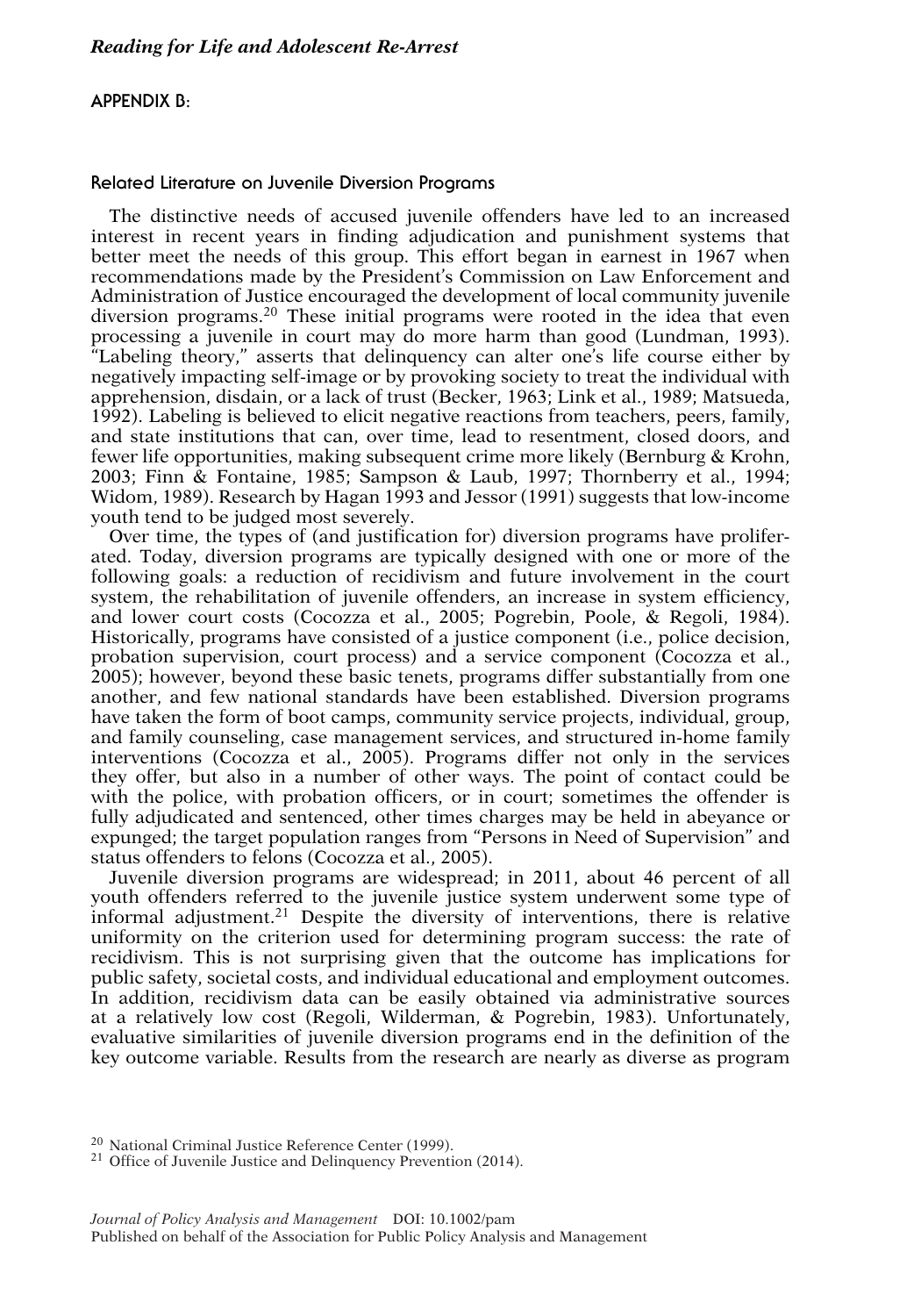characteristics themselves; therefore, only vague generalizations about diversion as a whole can be made (McCord, Widom, & Crowell, 2001).

Early reviews of the efficacy of juvenile diversion were discouraging: frequently cited in criminal rehabilitation literature is Martinson's (1974, p. 25) claim that " . . . with isolated exceptions, the rehabilitation efforts that have been reported so far have had no appreciable effect on recidivism." His finding was based on an examination of correctional interventions for both juveniles and adults; nonetheless, several literature reviews that focused exclusively on juvenile diversion treatments arrived at a similar conclusion. Several comprehensive reviews spanning five decades of research suggest that there is little consistent evidence that diversion programs reduce recidivism (Martinson, 1974; McGrath, 2008; Schwalbe et al., 2012; Whitehead & Lab, 1989). A 1985 National Academy of Sciences report suggests that one possible explanation for the poor performance of these programs may be the nature of the evidence rather than the programs themselves. In particular, the report noted the shortage of research with credible evaluation designs, such as random assignment experiments. In a meta-analysis of 51 different juvenile program evaluations that included control groups, Whitehead and Lab (1989) found that while a few programs were successful in reducing recidivism, no single intervention type consistently displayed overwhelmingly positive effects, and occasionally diversion program participants recidivated at a greater rate than associated control subjects. A recent meta-analysis limiting its scope to 57 studies with experimental or quasi-experimental design also concluded that diversion's effects were, on average, statistically insignificant, although a few interventions did manage to reduce recidivism (Schwalbe et al., 2012). Moreover, Schwalbe et al. 2012 found only 14 studies that used random assignment, and of this set, only five had more than 300 subjects combined in the treatment and comparison samples.

This might likely be the reason for the ambiguity in results; that is, only a small fraction of studies have taken advantage of experimental designs. As a result, the development of an evidence-base for interventions is still in progress (Patrick  $\&$  Marsh, 2005; Schwalbe et al., 2012). The 1979 National Academy of Science's (NAS) Panel on Research on Rehabilitative Techniques (Sechrest, White, & Brown, 1979), in response to the disparaging reviews of juvenile diversion of the time, highlighted the possibility that the problem may be in the nature of the evidence from the research rather than in the concepts themselves. In particular, the NAS Panel drew attention to the absence of certain elements essential to credible evaluation research controlled designs, sensitive measures, and well-implemented treatments (Sechrest, White, & Brown, 1979).

While this is an area that has progressed rapidly in the last 30 years (Schwalbe et al., 2012), not all randomized experiments are equal. The Office of Juvenile Justice and Delinquency Prevention (OJJDP) in the United States Department of Justice reviews programs for at-risk youth across the country and has developed a rating system to identify evidence-based "exemplary" programs. The OJJDP program screening criteria has been unable to identify many evidence-based "exemplary" (highest-rated) diversion programs for youth who have formally entered the juvenile justice system—especially for first-time and less serious offenders. This is, in part, due to ethical concerns that have hindered strong experimental research on such programs and legal issues involving access to juvenile records, but also to relatively few well-conducted impact evaluations.<sup>22</sup> Because of this, and the large number of at-risk adolescents who come into contact with these programs, researchers note

<sup>22</sup> New York State Division of Criminal Justice Services (2006).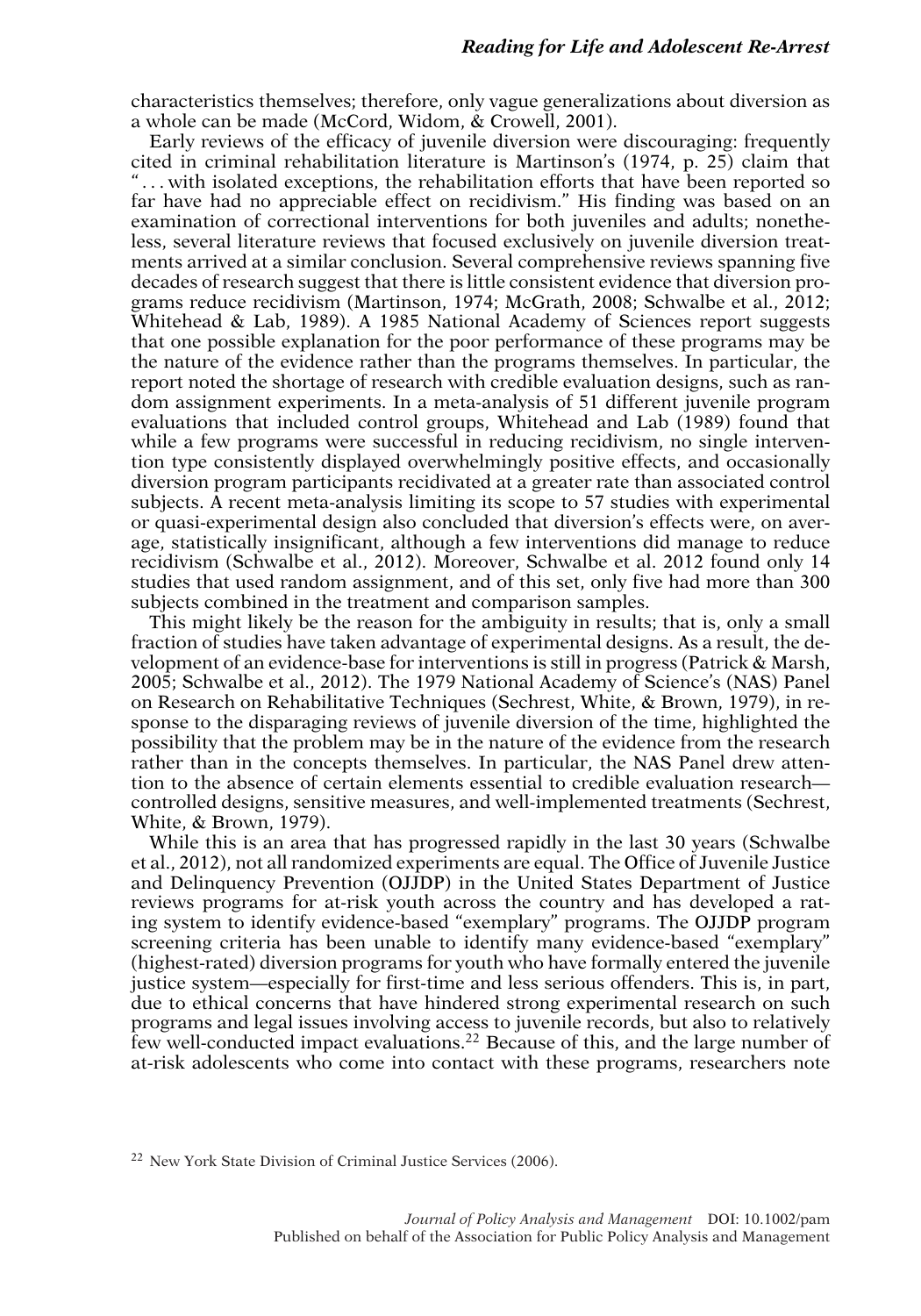that national, evidence-based studies need to be made a priority in order to identify how to redirect juveniles' offending trajectories (Schwalbe et al., 2012).

Although evidence about the effectiveness of juvenile diversion programs is murky at best, some research suggests that programs with a therapeutic or rehabilitative orientation are more likely to be effective in mitigating recidivism. A large metaanalysis by Landenberger and Lipsey 2005 found that programs that attempted to engender personal development by nurturing skills, relationships, and insight were more effective than programs seeking to deter violence or detect bad behavior, suggesting that program staff should see themselves as rehabilitators of wayward youth rather than punishers of juvenile predators. In particular, programs rooted in cognitive behavioral therapy have shown promising effects on recidivism (Heller et al., 2013; Landenberger & Lipsey, 2005; Lipsy, Landenbergerm, & Wilson, 2007; Lipsey et al., 2010; Pearson et al., 2002; Wilson, Bouffard, & Mackenzie, 2005), although models based on other theoretical orientations have rarely been tested with a sound experimental design.

A second class of interventions that has demonstrated some success in curbing delinquent behavior are mentoring programs. Tolan et al. 2014 conducted a meta-analysis of 46 mentoring programs, defined as those in which two individuals interact over an extended period of time, the mentor passes along experience or knowledge to a mentee in position to benefit from it, and the mentor is a volunteer uninvolved in a professional capacity. Among high-risk populations, mentoring even when combined with other approaches—appears to have had positive effects on delinquency, aggressive behavior, drug use, and academic achievement (Tolan et al., 2014). This is consistent with the prevailing view that mentoring programs most benefit at-risk participants (Dubois et al., 2002; Hamilton & Hamilton, 1992). Programs that emphasize emotional development and include ongoing training for mentors, structured activities, expectations for frequent contact, and overall monitoring of program implementation seem particularly promising (Dubois et al., 2002; Tolan et al., 2014). In the context of Sampson and Laub's (1997) life-course perspective of criminal behavior, this suggests that mentoring may act as a turning point for youth who face a range of economic, family, educational, or interpersonal issues. The programs may prevent delinquents from dropping out of school, associating with high-risk friends or partners, or falling back to criminal behavior; although it is unclear whether these turning points result from mentors imparting practical skills or knowledge, or acting as role models who leave impressions on their mentees.

#### **REFERENCES: APPENDIX B**

- Becker, H. S. (1963). Outsiders: Studies in the sociology of deviance. New York, NY: Free Press.
- Bernburg, J. G., & Krohn, M. D. (2003). Labeling, life chances, and adult crime: The direct and indirect effects of official intervention in adolescence on crime in early adulthood. Criminology, 41, 1287–1318.
- Cocozza, J., Veysey, B. M., Chapin, D. A., Dembo, R., Wansley, W., & Farina, S. (2005). Diversion from the juvenile justice system: The Miami-Dade Juvenile Assessment Center Post-Arrest Diversion program. Substance Use & Misuse, 40, 935–951.
- DuBois, D. L., Holloway, B. E., Valentine, J. C., & Cooper, H. (2002). Effectiveness of mentoring programs for youth: A meta-analytic review. American Journal of Community Psychology, 30, 157–197.
- Finn, R. H., & Fontaine, P. A. (1985). The association between selected characteristics and perceived employability of offenders. Criminal Justice and Behavior, 12, 353–365.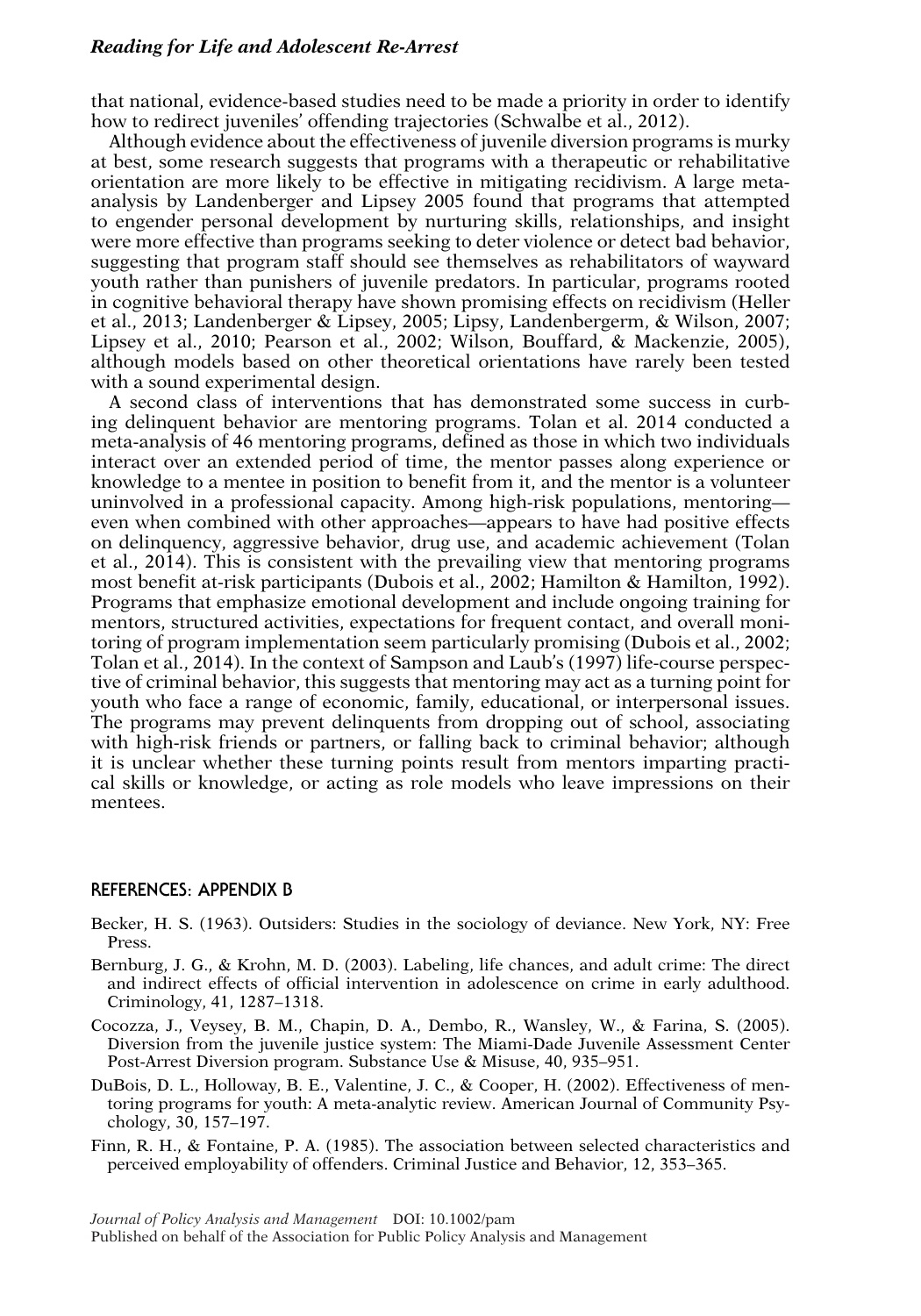- Hagan, J. (1993). Introduction: Crime in social and legal context. Law and Society Review, 27, 255–262.
- Hamilton, S. F., & Hamilton, M. A. (1992). Mentoring programs: Promise and paradox. The Phi Beta Kappan, 73, 546–550.
- Heller, S., Pollack, H. A., Ander, R., & Ludwig, J. (2013). Preventing youth violence and dropout: A randomized field experiment. NBER Working Paper # 19014.
- Jessor, R. (1991). Risk behavior in adolescence: A psychological framework for understanding and action. Journal of Adolescent Health Care, 12, 597–605.
- Landenberger, N. A., & Lipsey, M. W. (2005). The positive effects of cognitive-behavioral programs for offenders: A meta-analysis of factors associated with effective treatment. Journal of Experimental Criminology, 1, 451–476.
- Link, B. G., Cullen, F. T., Struening, E., Shrout, P. E., & Dohrenwend, B. P. (1989). A modified labeling theory approach to mental disorders: An empirical assessment. American Sociological Review, 54, 400–423.
- Lipsey, M. W., Howell, J. C., Kelly, M. R., Chapman, G., & Carver, D. (2010). Improving the effectiveness of juvenile justice programs. Washington, DC: Center for Juvenile Justice Reform at Georgetown University.
- Lipsey, M. W., Landenberger, N. A., & Wilson, S. J. (2007). Effects of cognitive-behavioral programs for criminal offenders. Campbell Systematic Review, 3, 1–30.
- Lundman, R. J. (1993). Prevention and control of delinquency, 2nd Ed. New York, NY: Oxford University Press.
- Martinson, R. (1974). What works? Questions and answers from prison reform. The Public Interest, 35, 22–54.
- Matsueda, R. L. (1992). Reflected appraisals, parental labeling, and delinquency: Specifying a symbolic interactionist theory. American Journal of Sociology, 97, 1577–1611.
- McCord, J., Widom, C. S., & Crowell, N. (2001). Juvenile crime, juvenile justice: Panel on juvenile crime: Prevention, treatment, and control. Washington, DC: National Academy Press.
- McGrath, A. (2008). The effect of diversion from court: A review of the evidence. Psychiatry, Psychology, and Law, 15, 317–339.
- National Criminal Justice Reference Center. (1999). Diversion programs: An overview. Retrieved July 14, 2014, from https://www.ncjrs.gov/html/ojjdp/9909-3/div.html.
- New York State, Division of Criminal Justice Services. (2006). Guide for identifying "best practice" programs for at-risk youth.
- Office of Juvenile Justice and Delinquency Prevention, U.S. Department of Justice. (2014). Juvenile court statistics: 1985–2011. Easy Access to Juvenile Court Statistics. Retrieved July, 2014, from http://www.ojjdp.gov/ojstatbb/ezajcs/.
- Patrick, S., & Marsh, R. (2005). Juvenile diversion: Results of a three year experimental study. Criminal Justice Policy Review, 16, 59–73.
- Pearson, F. S., Lipton, D. S., Cleland, C. M., & Yee, D. S. (2002). The effects of behavioral/cognitive behavioral programs on recidivism. Crime and Delinquency, 48, 476–496.
- Pogrebin, M. R., Poole, E. D., & Regoli, R. M. (1984). Constructing and implementing a model juvenile diversion program. Youth and Society, 15, 305–324.
- Regoli, R., Wilderman, E., & Pogrebin, M. (1983). Using an alternative evaluation measure for assessing juvenile diversion programs. Children and Youth Services Review, 7, 21–38.
- Sampson, R. J., & Laub, J. H. (1997). A life-course theory of cumulative disadvantage and juvenile delinquency. In T. P. Thornberry (Ed.), Developmental theories of crime and delinquency: Transaction Publishers. Advances in Criminological Theory, 7, 133–161.
- Schwalbe, C. S., Gearing, R. E., MacKenzie, M. J., Brewer, K. B., & Ibrahim, R. (2012). A Meta-analysis of experimental studies of diversion programs for juvenile offenders. Clinical Psychology Review, 32, 26–33.